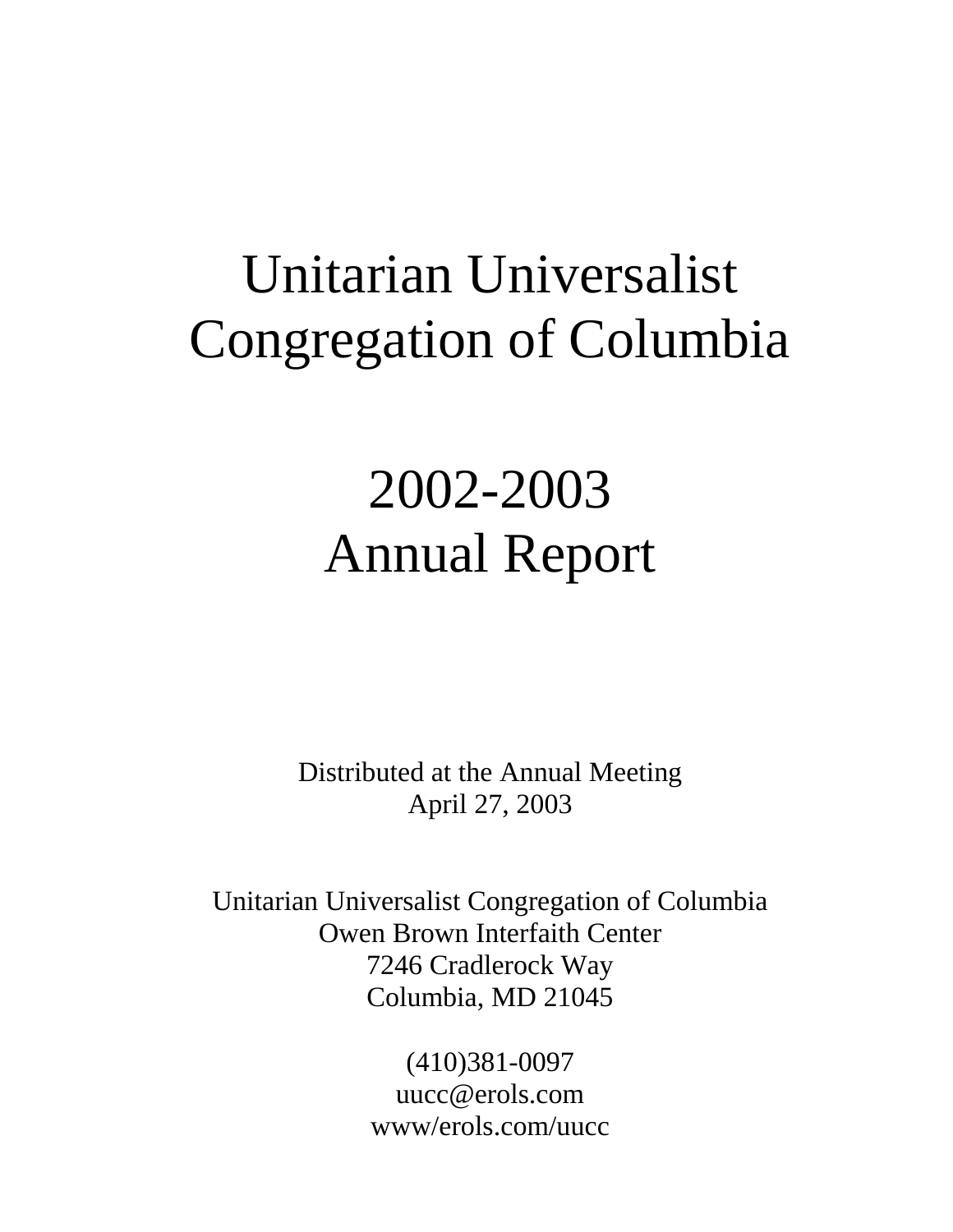# **UUCC Board of Officers and Trustees**

| Martha Fulda, President                   | 2002-2003 |
|-------------------------------------------|-----------|
| Rich Dean, Vice-President/President-Elect | 2002-2003 |
| Sylvia Hazzard, Secretary                 | 2002-2003 |
| <b>Howard Ruskie, Treasurer</b>           | 1999-2003 |
| Mark McCormick, Religious Education       | 2002-2003 |
| Cyndy Sims Parr, Worship                  | 2002-2004 |
| Sherry Peruzzi, Long-Range Planning       | 2001-2003 |
| <b>Mark Reese, Operations</b>             | 2002-2004 |
| Kathy Smith, Program and Communication    | 2001-2003 |

# **UUCC Staff**

Rev. Richard A. Nugent, Interim Minister Cathy Muller, Director of Religious Education Dr. Tom Benjamin, Music Director Pat Fort, Administrator Dr. Michael Adcock, Associate Music Director Bobbi Koons, Administrative Assistant Stephanie Cherry, Bookkeeper Judah Adashi, Youth Choir Director Heidi Schurter, Childcare Coordinator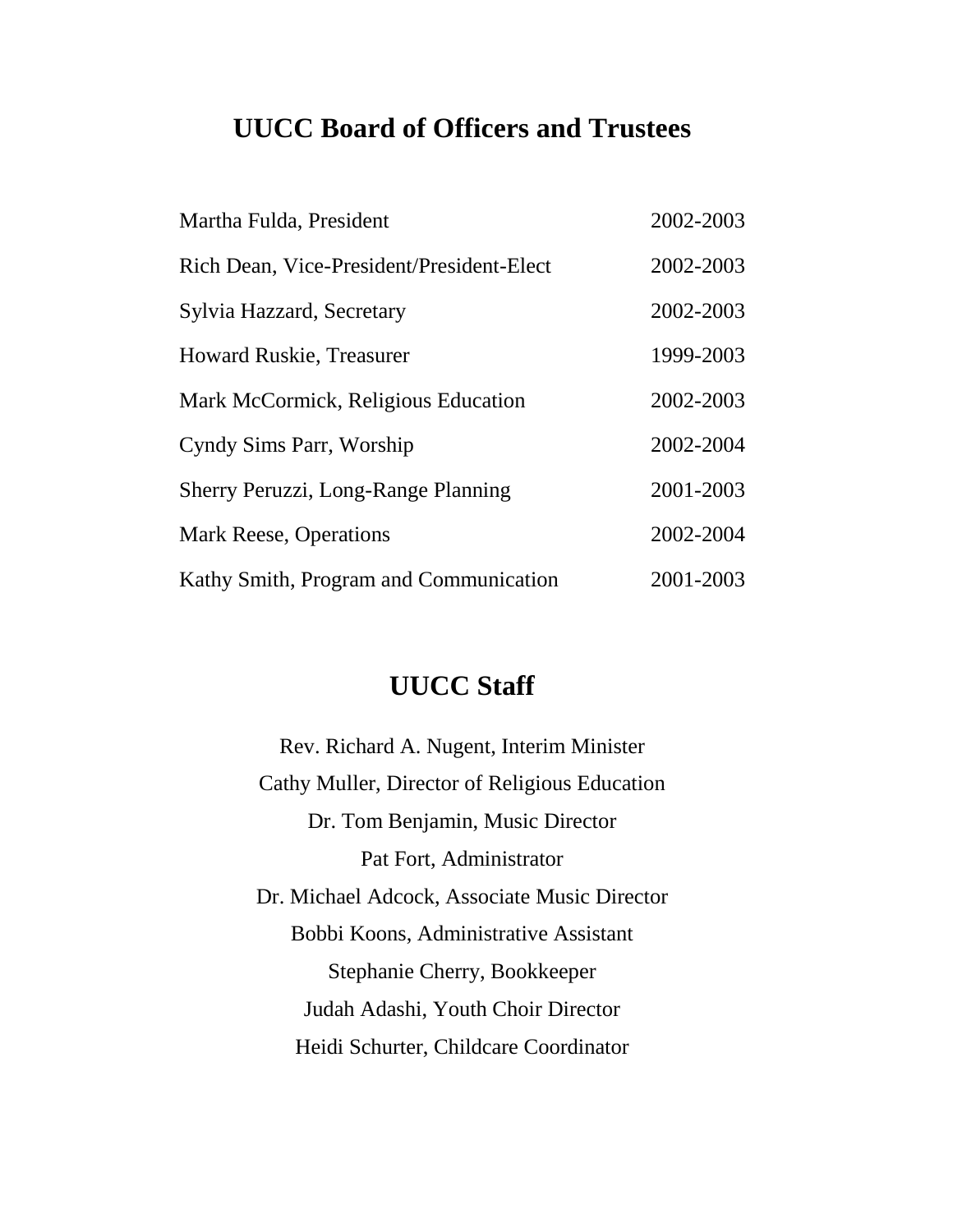<span id="page-2-0"></span>

| ARCHITECTURAL LIAISON COMMITTEE, Steven D. Von Hagen-Jamar and Lindsay Thompson, |  |
|----------------------------------------------------------------------------------|--|
|                                                                                  |  |
|                                                                                  |  |
|                                                                                  |  |
|                                                                                  |  |
|                                                                                  |  |
|                                                                                  |  |
|                                                                                  |  |
|                                                                                  |  |
|                                                                                  |  |

## **TABLE OF CONTENTS**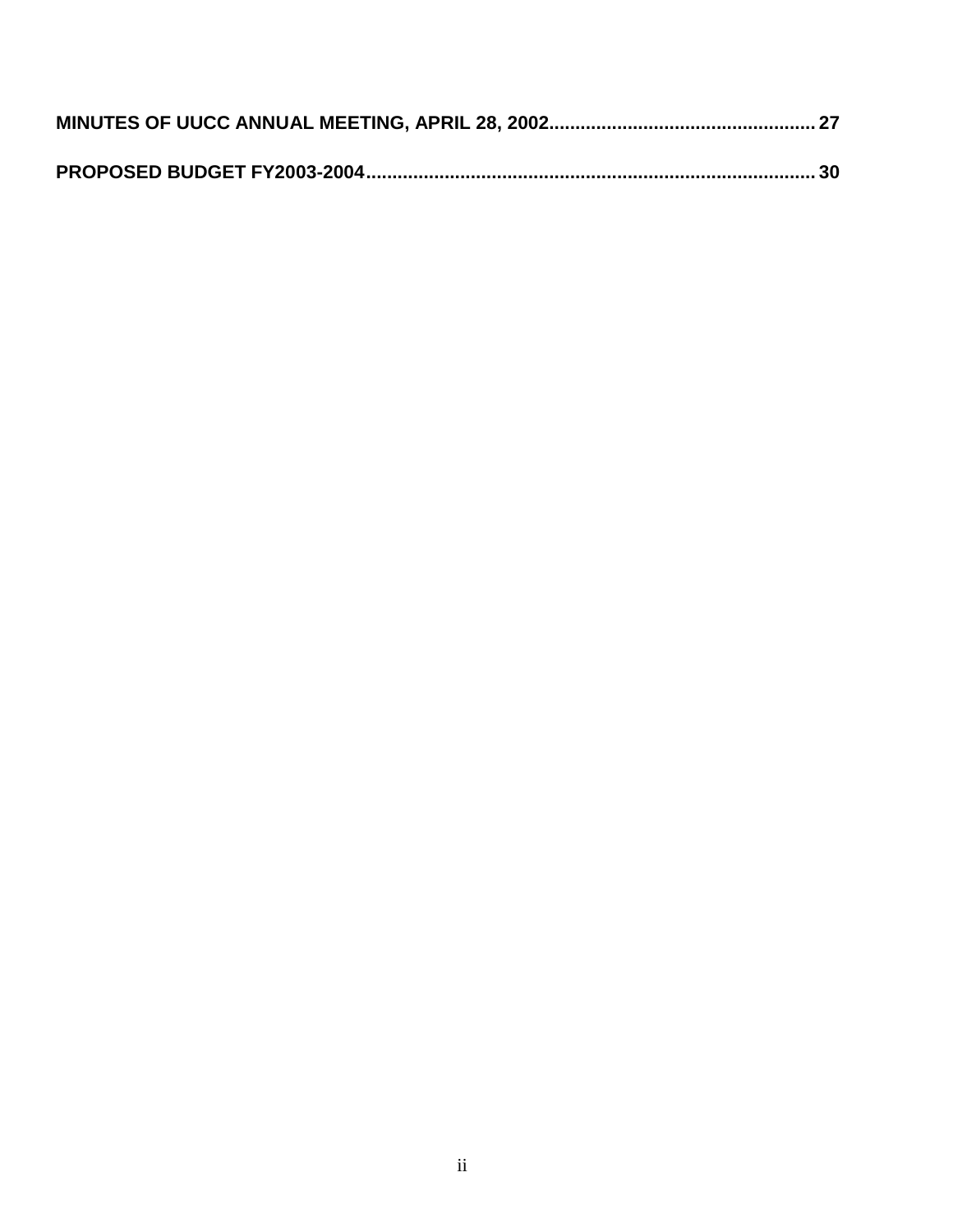

## **UNITARIAN UNIVERSALIST CONGREGATION OF COLUMBIA**

Gathered in 1964

Richard Nugent, Interim Minister 7246 Cradlerock Way Margaret Odell, Minister Emerita Columbia, Maryland 21045<br>Columbia, Maryland 21045<br>(410) 381-0097 Cathy Muller, Director, Religious Education (410) 381-0097<br>
Tom Benjamin, Music Director Fax (410) 381-6537 Tom Benjamin, Music Director Pat Fort, Administrator uucc@erols.com

## Annual Meeting, April 27, 2003 **AGENDA**

<span id="page-4-0"></span>

| 5:30 p.m.   | Potluck Supper, sign-in of all members                                                                                             |                       |
|-------------|------------------------------------------------------------------------------------------------------------------------------------|-----------------------|
| 6:00 p.m.   | Deadline for submission of proxies                                                                                                 |                       |
| 6:30 p.m.   | Opening words                                                                                                                      | Rev. Richard Nugent   |
|             | Verify quorum                                                                                                                      | Sylvia Hazzard        |
|             | Year summary, Annual Report distribution                                                                                           | Martha Fulda          |
| 6:45 p.m.   | Status of General Canvass for 2003-2004                                                                                            | Phil Webster          |
|             | Presentation of the Budget for 2003-2004                                                                                           | Kathy Rose and Jim Wu |
|             | VOTE 1: Approval of Budget for 2003-2004                                                                                           |                       |
| $7:15$ p.m. | Presentation of Proposed Bylaws Revision                                                                                           | <b>Sherry Peruzzi</b> |
|             | <b>VOTE 2: Approval of Bylaws Revision</b>                                                                                         |                       |
| $7:45$ p.m. | Presentation of Authorization of Increased Cap on<br><b>Construction Spending</b>                                                  | <b>Rich Dean</b>      |
|             | <b>VOTE 3: Approval of Authorization of Increased Cap</b>                                                                          |                       |
|             | on Construction Spending                                                                                                           |                       |
|             | RESOLVED: that the Renovation Construction budget limitation of \$1.465                                                            |                       |
|             | million dollars (\$1,465,000) be increased by \$75 thousand (\$75,000) to \$1.54                                                   |                       |
|             | million dollars $($1,540,000)$ and the long-term mortgage limitation be                                                            |                       |
|             | increased from \$600 thousand (\$600,000) to \$660 thousand (\$660,000). The                                                       |                       |
|             | Board is authorized to negotiate with the contractor and execute such options<br>as it deems appropriate within these constraints. |                       |
| 8:10 p.m.   | <b>Nominating Committee Report</b>                                                                                                 | Gene Berg             |
|             | Nominations from the Floor                                                                                                         |                       |
|             | <b>VOTE 4: Election of Officers and Trustees</b>                                                                                   |                       |
|             | for 2003-2004                                                                                                                      |                       |
| 8:20 p.m.   | Recognition and introduction of outgoing and                                                                                       | Martha Fulda          |
|             | incoming Boards                                                                                                                    |                       |
| 8:30 p.m.   | <b>Closing Words</b>                                                                                                               | Rev. Richard Nugent   |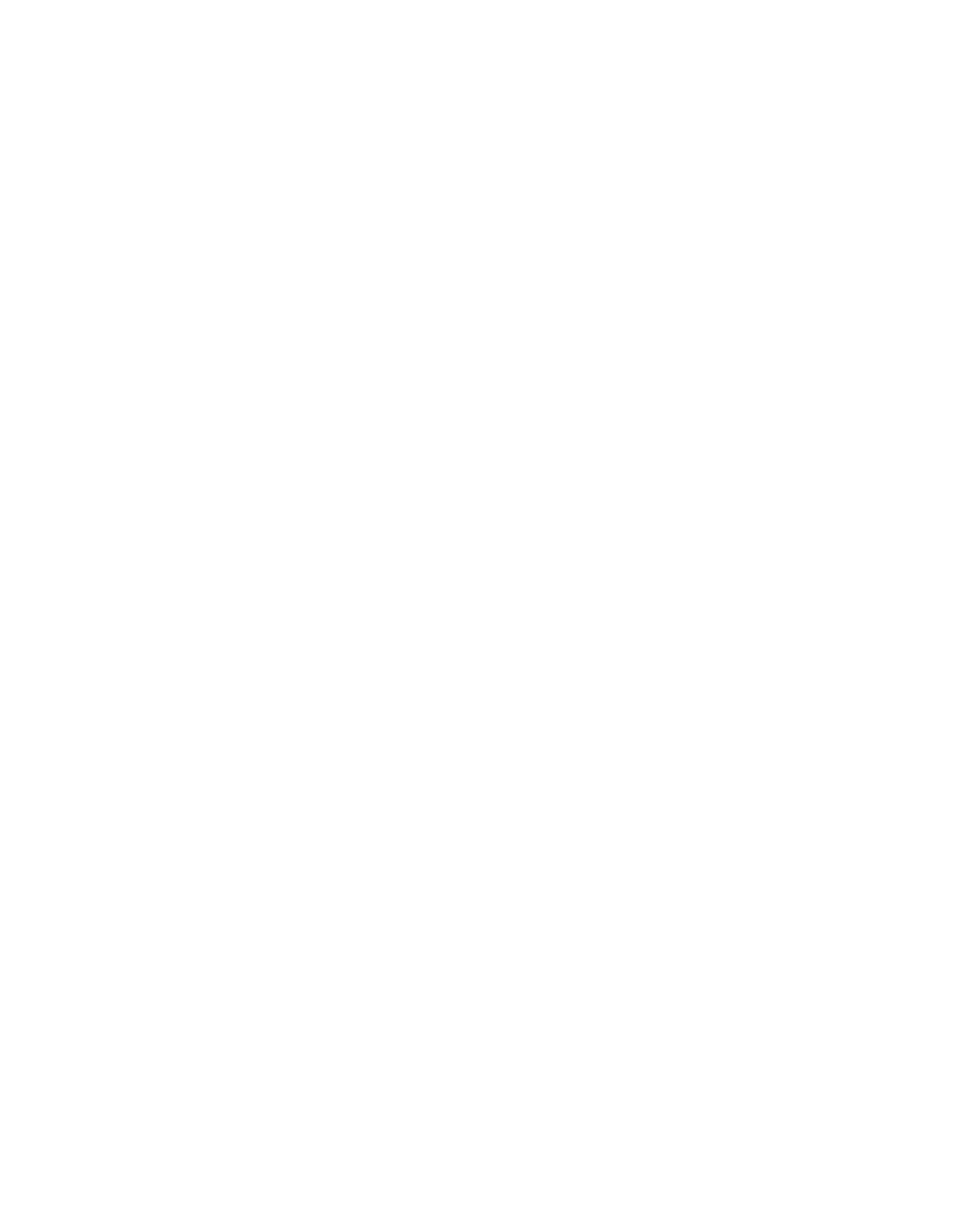#### <span id="page-6-1"></span><span id="page-6-0"></span>**OFFICER REPORTS PRESIDENT, Martha Fulda**

This year I learned to stay on a bucking bronco. That's what being president of UUCC has felt like at times. It's been a wild ride, which reached fever pitch during April. Richard has been my coach and wise comforter through the whole process, a source of information and encouragement, particularly about open communication with the congregation, which has been a priority to me, too. The energy and confidence we are experiencing as a congregation right now are a direct result of **Rev. Richard Nugent's** well-honed tutelage. We cannot thank him enough.

#### **Policy Governance**

Fourteen months ago at a Board retreat, the Long-range Planning Committee presented a plan for this more effective form of government for UUCC. The Board was sold instantly, and made plans then for the intense work it would take for implementation. This year, we have done the tedious work of developing written policies for the running of our church, and created an Administrative Team to run our daily business. In February, we selected our first Stewardship Chair, the lay member of the Administrative Team. The A-Team has now been meeting several times a month, taking over more and more of the supervisory functions of the church that the Board had been responsible for. Increasingly, the Board can become a visionary and planning board, as its trustees release their managerial roles to the chairs of the councils. Easing us through this whole process were **Sherry Peruzzi**, Trustee for Long-Range Planning, and her committee, who planned the explanatory Sunday service in January and organized the Dessert Party in March. They made Policy Governance accessible to everyone.

#### **The Building Expansion**

Beginning exactly a year ago, when the congregation granted its approval to go ahead with construction and a mortgage, we have taken care of the thousand details required by the county, the bank, and UUA. Notable in these roles were **Gene Berg**, **Rich Dean**, **Steve Jamar**, and **Lindsay Thompson**. Gathering documents; getting things notarized, organized, copied, and delivered was the specialty of **Pat Fort**. Coordinating our plans through OBIC, with Lornwood downstairs, and working hard to bring them along hand-in-hand was **Rosie Lijinsky**. From the time of the formal ground-breaking in October, organized by **Eileen Henderson**, through the appearance of the new playground planned by **Terry Paul's** committee, to the arrival of the first construction machinery, we have grown ever more enthusiastic about our new home. Come fall, we'll be moving in.

#### **The Search for a Settled Minister**

Fourteen months ago we elected, for our first time, with great fanfare, our Search Committee. The Board worked hard to establish a sufficient salary package for the incoming minister, to enhance the Search process. The committee, with frequent updates, kept us posted about their progress in surveying our needs, developing the congregational packet to introduce UUCC to the world, questioning interested candidates, and finally winnowing down the list to their final selected candidate, **Paige Getty**. The Search Committee then organized Candidating Week, providing many different opportunities for us to meet and get to know Paige. Now we look forward to our new minister, a new building, new governance, and who knows what else? It's been an extraordinary year!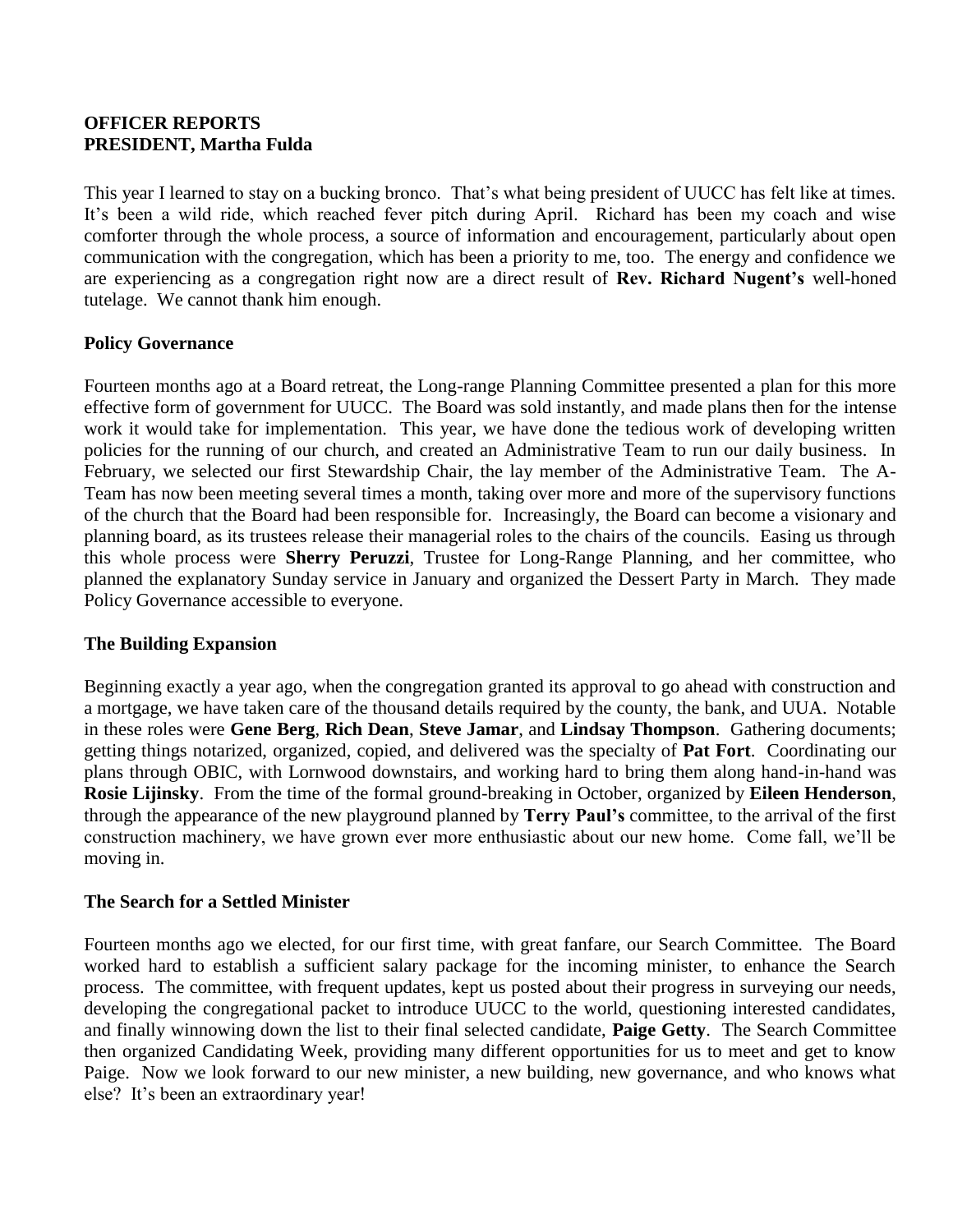#### <span id="page-7-0"></span>**OFFICER REPORTS SECRETARY, Sylvia Hazzard**

I was appointed to be the Secretary for the UUCC Board of Trustees in December 2002, after the former secretary resigned. As secretary I have completed the following duties:

- Met with **Sherry Peruzzi**, my mentor for this position, to receive instructions on my duties as secretary.
- Attended regular and special Board of Trustees and congregational meetings.
- Recorded minutes of all regular and special board meetings as well as the special congregational meeting to elect the Rev. Paige Getty as our minister. Distributed these minutes by email to the board and the congregation at large.
- Prepared documents and forms required for securing the loan for UUCC's building renovation, and gathered necessary signatures for these forms.
- Served as an active committee member for the Long-Range Planning Committee.
- Helped to plan and execute a dessert buffet to inform congregational members about Policy Governance. The Long-Range Planning Committee, together with the Board, gave this event.
- Worked with board committees to write policies needed to implement Policy Governance for the Board and the congregation.
- Met with **Pat Fort** to plan the use of proxies and absentee ballots, registration, and vote counting for the Special Congregational Meeting to elect the Rev. Paige Getty as our minister. Recruited and trained volunteers to help with this effort.
- Met with **Sherry Peruzzi** and **Pat Fort** to plan use of proxies, registration, and vote counting for the Annual Meeting. Recruited and trained volunteers to help with this effort.
- Coordinated the Board's thank-you dinner to be given for the Ministerial Search Committee members, their spouses, and their live-in relatives.

Respectfully submitted,

*Sylvia Hazzard* 

Sylvia Hazzard, Secretary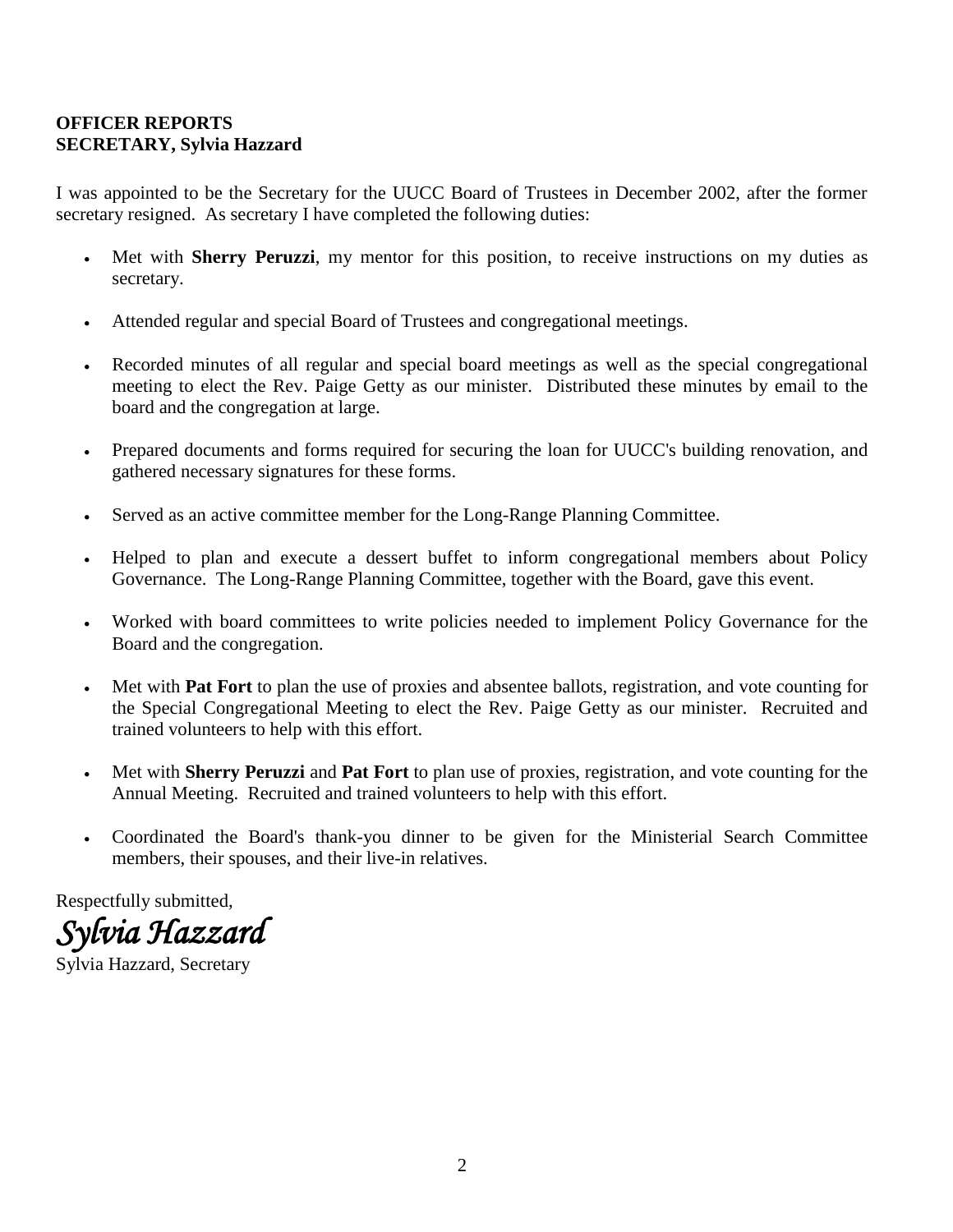#### <span id="page-8-0"></span>**OFFICER REPORTS TREASURER, Howard Ruskie**

1 July 2002-31 March 2003

This report shows:

- Current state of our Operations Budget for the current fiscal year (summary. Fig 1.)
- Estimate of income and expenses for the rest of the year.
- Review of final FY2001-2002 budget.

#### **1. Current status of Budget for Fiscal Year 2002-2003**

|                                 | Current   |           |
|---------------------------------|-----------|-----------|
|                                 | Fiscal Yr | % of Goal |
| Pledge Revenues to date         | \$178,396 | 71.36%    |
| Pledge Budget to date           | \$187,500 | 75.00%    |
| Shortage                        | \$12,461  | $-4.98%$  |
| Pledge Budgeted for year (Goal) | \$250,000 | 100.00%   |
| Total Revenues to date          | \$228,395 | 75.97%    |
| Total expenses year to date     | \$221,049 | 73.52%    |
| Budgeted income for year        | \$300,650 | 100.00%   |
| Budgeted expense for year       | \$300,652 | 100.00    |

#### **2. Expected expenses for rest of fiscal year**

Expected expenses:

| Payroll     | \$46,569 |
|-------------|----------|
| <b>OBIC</b> | \$15,569 |
| Total:      | \$62,138 |
|             |          |

Outstanding pledge: \$74,961

As of 6 April 2003, total income for the Fiscal Year to date is 79% of budget, and expenses are, at 77%, close to that figure. Since 75% of the fiscal year has passed, we are close to even.

Stephanie will be sending out the quarterly pledge statements soon. Please check them to make sure you are not falling behind.

#### **3. Fiscal Year 2001-2002**

Income exceeded expenses, once we separated out the off-budget items (minister severance \$ 44,674 and building expenses \$22,354) and the final figures were total Operations income of \$260,698 and expenses of \$254,910.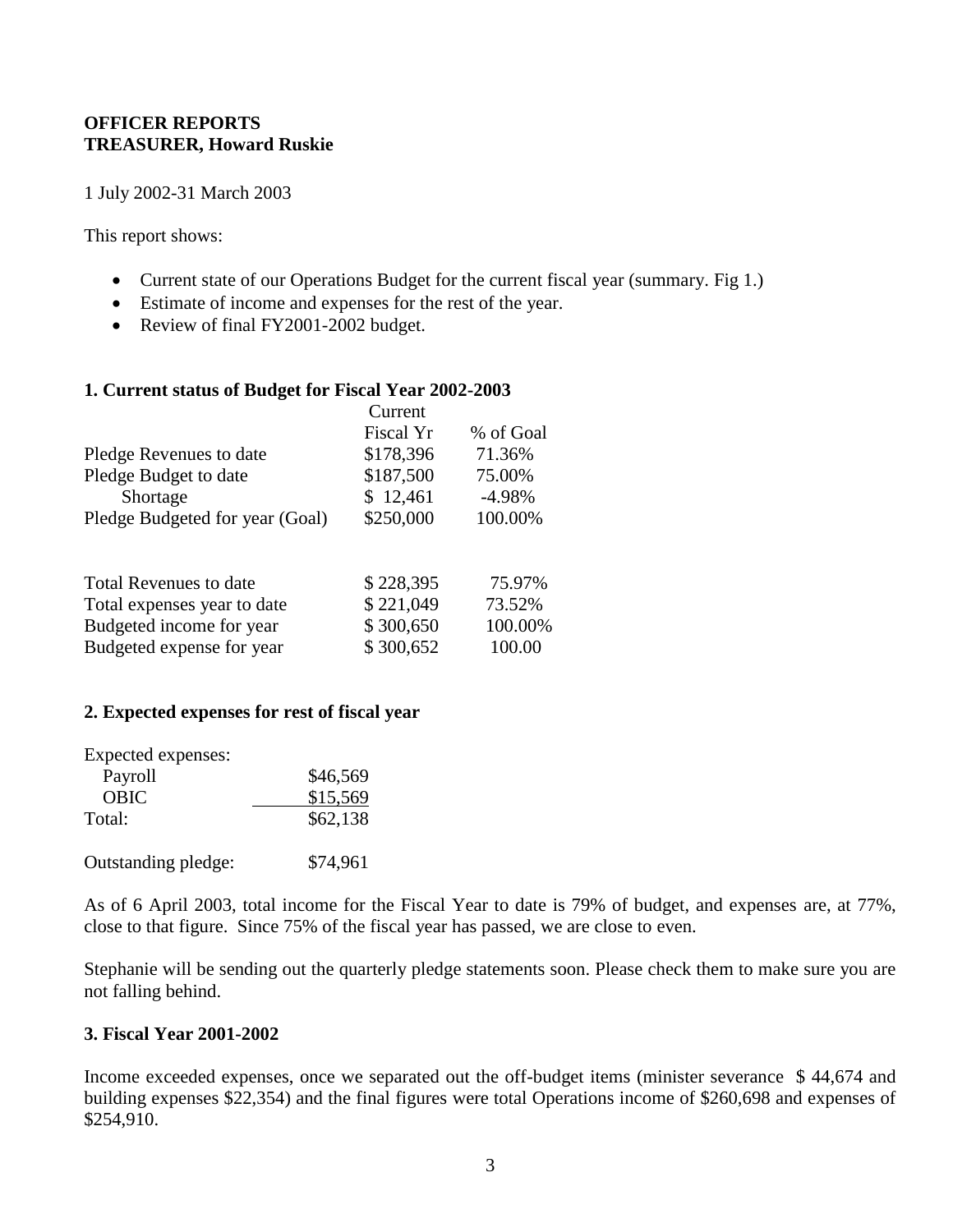#### <span id="page-9-1"></span><span id="page-9-0"></span>**STAFF REPORTS MINISTER (INTERIM), Rev. Richard A. Nugent**

*Inch by inch, row by row Gonna make this garden grow All you need is a rake and a hoe And a piece of fertile ground ~ Dave Mallet*

**Overview:** Our work together is almost over. Much has been accomplished during this period of interim ministry. In addition to maintaining your quality religious education program for children and your outstanding music program, here are some of the highlights of the past 20 months:

- Welcoming 50 new members;
- A rejuvenated Social Action Council;
- An expanded program of adult enrichment classes;
- Increased advertising in the Columbia Flier, Baltimore's City Paper, and Baltimore's Gay Paper;
- Increased staff hours and compensation;
- Implementation of a new form of congregational governance;
- Acceptance of a more activist role in congregational governance for the minister;
- Formation of a Worship Associates program;
- Initiation of a small groups ministry program (Intimacy and Ultimacy groups);
- Promotion of **Michael Adcock** from pianist to Associate Music Director;
- A comprehensive rewrite of the congregation's bylaws;
- A rewrite of the bylaws governing the Owen Brown Interfaith Center;
- A successful capital fund drive that raised \$840,000 (and counting);
- A new playground area for our children;
- Commencement of the new building construction;
- Increase of the operating pledge base by 44 percent plus (from \$209,000 to over \$300,000);
- Formation of a Finance Council including an Endowment Committee;
- Tackling of various identified "sacred cows" of the congregation

So many individuals are responsible for the above accomplishments. Please accept my heartfelt thanks for all your efforts.

**Major Unfinished Work:** As you welcome the **Rev. Paige Getty** as your settled minister, a major unfinished task from this period of interim ministry is revisioning your mission. Your current vision statement announces that UUCC is "a beacon and a safe haven for all who quest for the spiritual journey, commit to social justice and willingly assume their responsibility in an active, ethical religious community." Your mission statement reads:

We, the Unitarian Universalist Congregation of Columbia, a community that values and supports the search for spiritual growth and celebrates diversity within our congregation and the world, covenants to…

• live our Unitarian Universalist principles in our daily lives,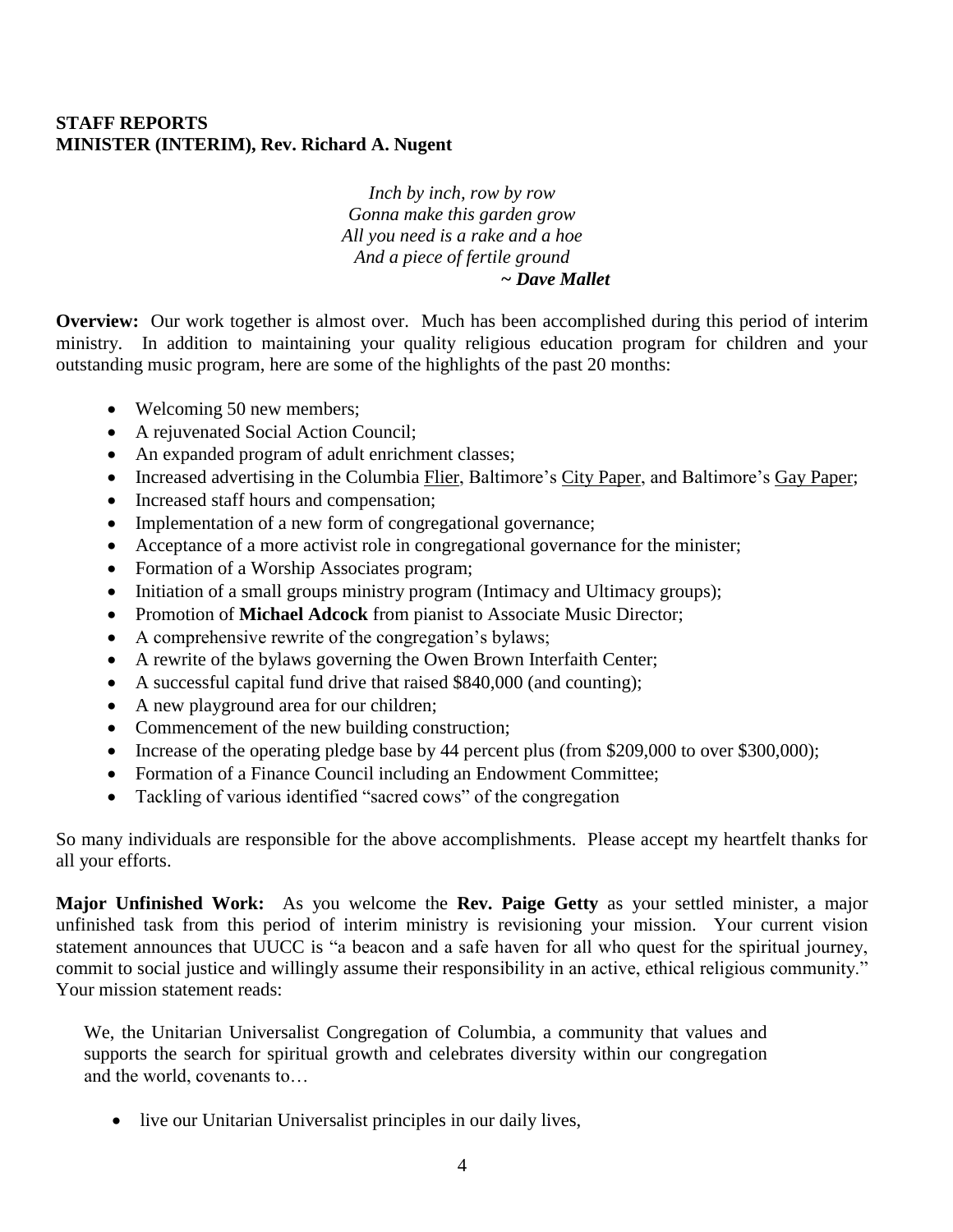- show respect for one another during times of agreement and disagreement,
- respect and value every woman, man, and child within our congregation,
- actively minister to one another, celebrating together our joys and supporting one another in times of sorrow, and
- share our gifts and accomplishments with our congregation and the world.

It is time for you, together with your new minister, to review your vision and mission statements. I believe that UUCC is clear about being a "safe haven" for religious liberals in your community, but I don't believe there is a clear consensus regarding your role as a "beacon" to the community and your "commitment to social justice." What is the mission of UUCC? Is it primarily inward-looking (welcoming and supportive community, quality worship, music, and religious education) or do you want to play a major role in Howard County? If the latter, what is the nature of that role? Should UUCC advocate for increased social services and the taxes to pay for such services? If so, how do you ensure that differing voices are heard when positions are being adopted? Or should UUCC refrain from government advocacy altogether? Finally, too many members remain unconnected to their Unitarian Universalist heritage and to the resources available through the denomination. As Channing Memorial Church calls its next settled minister, I hope that your two congregations can develop a closer working relationship. Doing so will serve to strengthen Unitarian Universalism in Howard County.

**Background on Interim Ministry:** At the heart of interim ministry is ministry itself. I have sought to strengthen the understanding that the Unitarian Universalist Congregation of Columbia is a community of faith. Attending to the normal responsibilities of congregational ministry (preaching, pastoral care, committee meetings, etc.) are important aspects of my work, but intentional interim ministry also involves five developmental tasks. These five tasks are:

- Assisting the congregation in claiming and honoring its past, and in healing its griefs and conflicts
- Illuminating the congregation's unique identity, its strengths, its needs, and its challenges
- Clarifying the multiple dimensions of leadership, both ordained and lay, and aiding the congregation in navigating the shifts in leadership that accompany times of transition
- Renewing connections with available resources within and beyond the UUA
- Enabling the congregation to renew its vision, strengthen its financial stewardship, prepare for new professional leadership, and engage its future with anticipation and zest

**Identified Priorities:** At an all-day retreat on September 29, 2001 that involved committee chairs, the Board identified six priorities for this period of interim ministry:

- Greater attention to membership growth and retention
- A successful capital fund drive
- Better understanding of ourselves including addressing the "sacred cows" of the congregation
- Reviewing the mission, vision, and covenant of the congregation
- Clarifying the role of the minister, and
- Strengthening the governance of the congregation

**Greater attention to membership growth and retention:** UUCC Membership peaked during the period of 1990-1993 (386 certified members), dropped following the break-off of Channing Memorial, and remained remarkably steady (278-297 members) since 1994. It would appear that UUCC has finally broken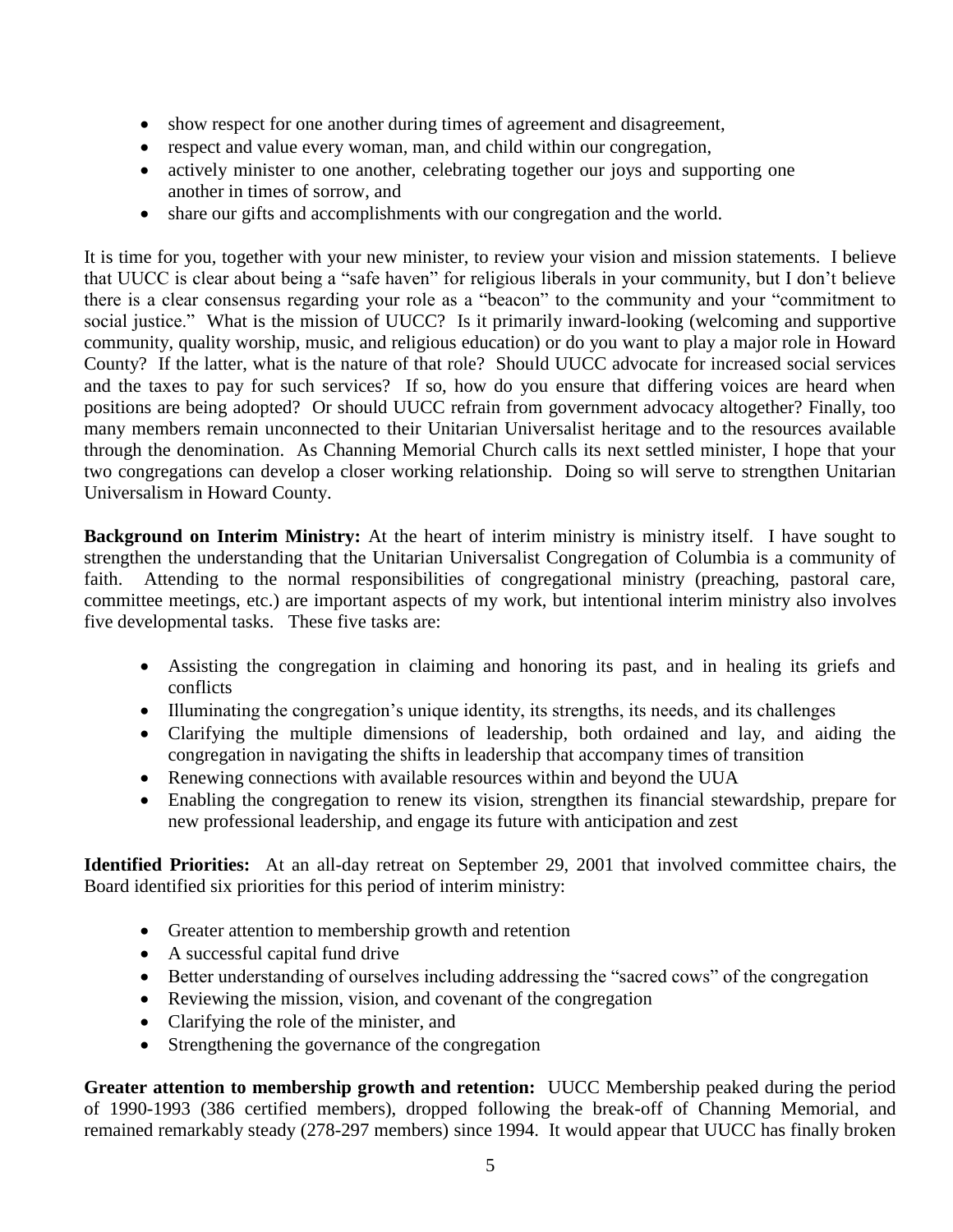through its plateau as membership begins to approach 350. To date, UUCC has welcomed 53 new members during this period of interim ministry (33 this year and 20 last year). Sunday attendance (160-170) remains substantially up compared to recent years (115-130). Attendance at the 11:00 a.m. service has strengthened greatly this year. UUCC does a particularly good job of welcoming newcomers into congregational life, but I continue to believe that many within the UUCC community are ambivalent about growth. The small group ministry program (Intimacy and Ultimacy Groups) should help retain the "smaller church" feeling as more individuals enter into your religious community.

**Capital fund drive:** Much time and attention was necessarily focused on the capital fund drive. The initial goal of \$600,000 was far exceeded by the \$840,000 pledged last year. Additional pledges are still being received and, hopefully, will continue to be received as UUCC faces increasing mortgage payments during the next few years. The growth in the operating pledge base has been substantial, yet there is still a long way to go before EVERYONE involved at UUCC understands their responsibility to be financial stewards. It takes about five years to change the underlying culture of a congregation. UUCC has taken great strides to do so during the past two years. The next few years will require a continued focus on financial stewardship in order to meet your mortgage payments and programmatic priorities. It is also time to aggressively educate members and friends about gifts to the UUCC endowment.

**Better understanding of ourselves including addressing the "sacred cows" of the congregation**: When we gathered for a "start-up" weekend back in September 2001, the Board and Committee chairs spent the next day identifying the strengths and weaknesses of the congregation, identifying "sacred cows" (such as notions about ministerial authority, use of theological language/rituals, insufficient staffing and funding, and stagnant growth), and adopted these six priorities for our interim work together. Many of the identified sacred cows were addressed during this period of interim ministry.

**Reviewing the mission, vision, and covenant of the congregation:** Why does UUCC exist? What is its purpose? The congregation's strengths include its friendliness, music program, and children's religious education program. Its weaknesses include confusion over its mission, theological shallowness, and disconnection from the larger UU community. The focus of UUCC is largely inward and not missionfocused. During the past year, the UUCC community has begun transitioning itself from a large "small" church to a mid-size "program" church – one that better meets the needs of its members and the broader community. As UUCC grows, much attention will need to be focused on maintaining the "feel" of intimacy within the congregation. Finally, the vision of a true interfaith center has not been realized. The various congregations using our building do just that – they use our building. There is minimal interfaith conversation or cooperation. There remains a need for meaningful interfaith cooperation.

**Strengthening the governance of the congregation:** The decision to implement a form of "policy" governance" similar to the model developed by John Carver was a momentous one by the UUCC Board. This initiative, originally explored during the presidency of **Kathy Rose**, frees the Board from day-to-day management tasks so it can focus on policy development and program oversight. In its place, an Administrative Team (Church Administrator, Director of Religious Education, Minister, and Stewardship Trustee) is responsible for guiding the work of the congregation. This is a monumental step toward UUCC becoming a program (mid-size) church. Implementation has been extraordinarily smooth.

**Clarifying the role of the minister:** What model of ministry does UUCC want and/or need during the coming years? How involved should the minister be in the daily operations of the congregation? UUCC has seen different ministerial styles. I have attempted to model an involved, but not controlling style of ministry. Your approach to Policy Governance includes the minister as part of the Administrative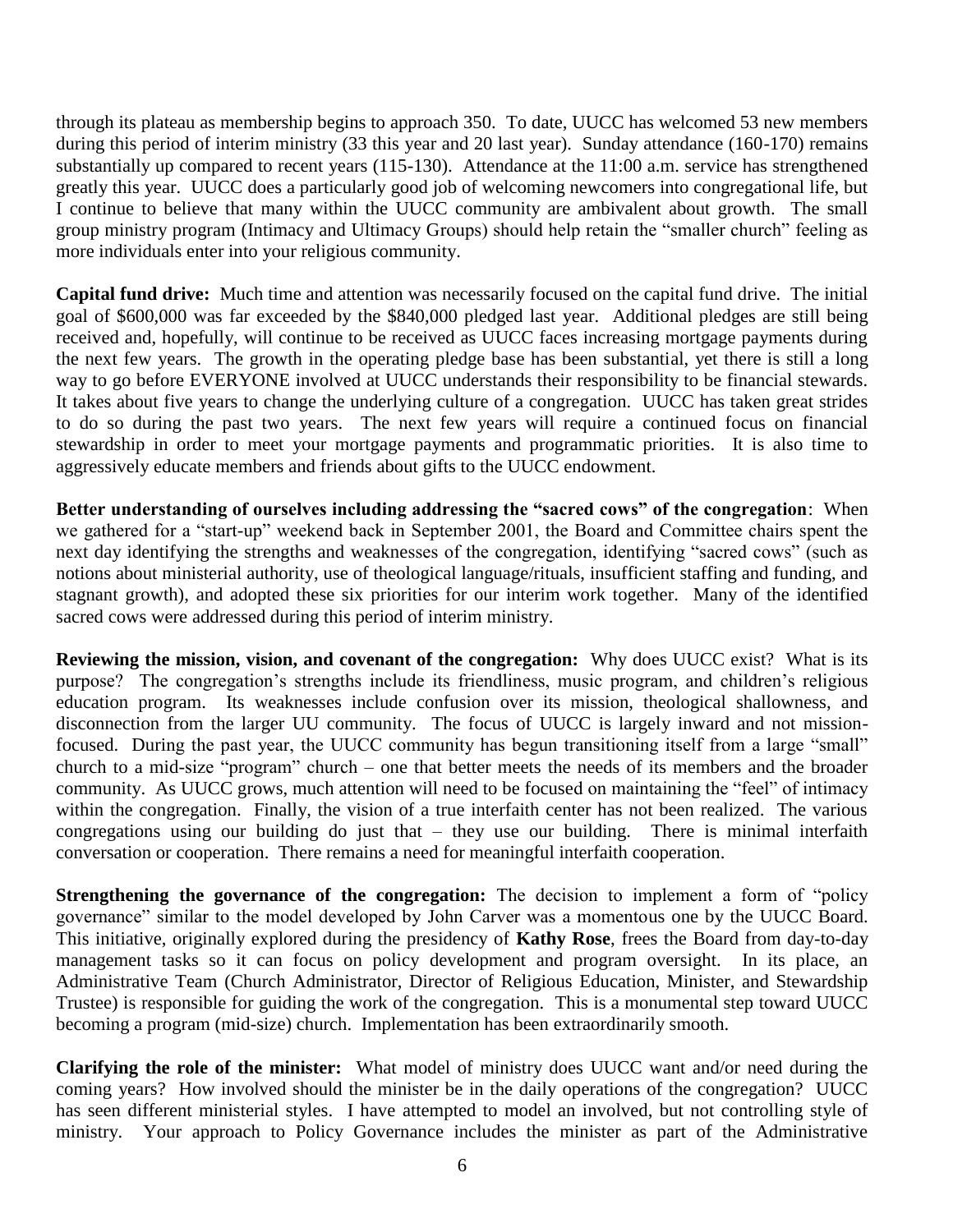(management) Team. Rev. Getty will arrive to find a congregation receptive to active ministerial leadership. I still believe that the Minister should be the "team leader/chief of staff" since she will largely be held responsible for the success/failure of the congregation.

**Concluding Remarks:** I have thoroughly enjoyed my time here at the Unitarian Universalist Congregation of Columbia. It has been a pleasure serving as your interim minister. UUCC has extraordinarily talented and dedicated staff. Congregational leadership is outstanding. I have valued working with **Gene Berg**, **Martha Fulda**, **Rich Dean**, and all the other leaders of the congregation. You have also been most welcoming of my wife, Eileen, and our son, Asa. One of the hardest aspects of interim ministry is having to say "goodbye." Saying goodbye to you will indeed be quite difficult.

As you approach your 40th Anniversary, I will be following your progress. Together, we have planted many seeds. May your harvest be an abundant one.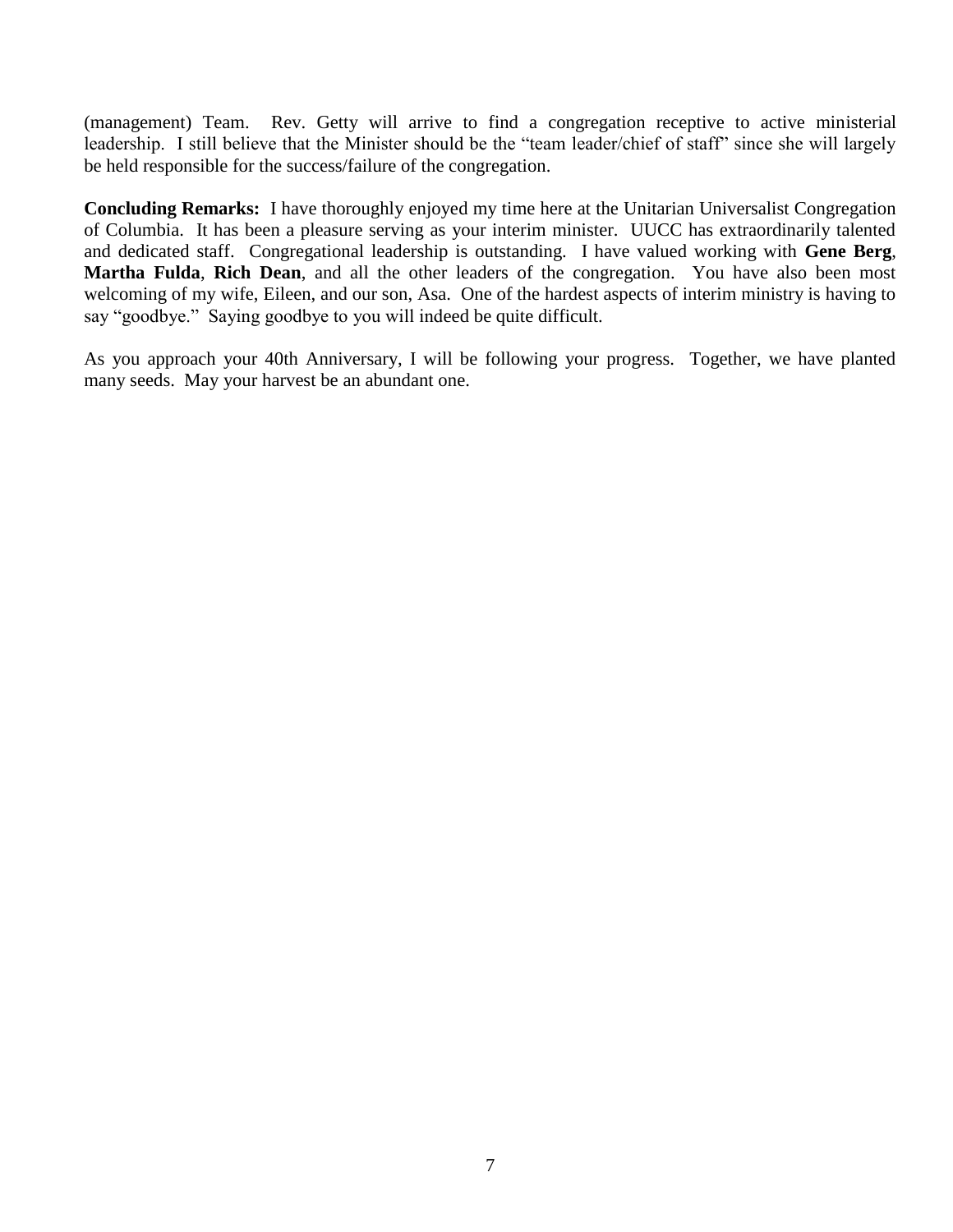#### <span id="page-13-0"></span>**STAFF REPORTS DIRECTOR OF RELIGIOUS EDUCATION, Cathy Muller**

During 2002-2003 our registration increased slightly to around 130 students. We offered classes for Preschool through Eighth Grade at 9:00 on Sunday morning and one combined preschool-first grade class at 11:00. Sunday evening classes include OWL for 8<sup>th</sup> graders, Quest for 9<sup>th</sup> graders and YRUU for those in senior high. The 8<sup>th</sup> grade OWL class was a joint class with Channing Memorial Church with two teachers from each congregation. We expanded our program by offering OWL for  $6<sup>th</sup>$  graders at 11:00. There were 44 teachers and youth advisors. Religious education teachers did a marvelous job. We welcomed 10 new families into the program this year. UUCC / CMC are planning a summer camp.

This was the last year of the LREDA grant enabling the DRE to work full-time. The result of this was greatly increased support for the teachers in preparing for classes as well as additional time and energy spent on Adult programs. UUCC and the Adult Programs Committee hosted a district-wide workshop called, "Working Smart in Religious Education", led by the district Lifespan Religious Education Consultant, Rev. Carol Taylor. **Tom Fulda's** leadership and vision helped to draw many more people for adult programs at UUCC.

There was quite a bit of transition in the nursery staff this year. After four years, Childcare Coordinator **Lisa Stearns** resigned to put her energy into supporting homeschoolers. Her primary assistant, **Nathan Vogel,** left to attend college. **Carolyn Fort** did an excellent job but, unfortunately, for only a brief period of time. **Heidi Schurter** has accepted the position and began just a few weeks ago.

The Religious Education Council worked well together to support the Religious Education Program. **Mark McCormick** was an able representative for R.E. on the Board. **Becky Reese,** as council chairperson, did an excellent job leading the way. **Dana Sohr** as Social Action Chairperson coordinated a number of exciting service opportunities for the youth. We are happy to welcome **Joan Orcutt,** Teacher Support and Appreciation and **Steph Silver** and **Amy Zukowski** as co-chairs for the Activities Committee. **Suzanne Henig** continues as Curriculum chair with a great deal more knowledge each year and brings creative energy and enthusiasm to the work. **Kathy Clay** represents intergenerational services on the Worship Council. This is a new position. **John Seibel** serves superbly as our secretary.

**Judah Adashi** has completed his third year as Youth Choir Director. Please see Tom Benjamin's report for further information.

Work as a member of the A-Team has begun even though it does not become official until after the Annual Meeting. This new structure is an exciting step in the life of this congregation. I am honored to be included as part of the A-Team. I expect that it will eventually change my relationship to the congregation in some ways. I look forward to continuing on this path together and with other members of the A-Team.

Professionally, I have resisted taking on any new positions either in the district or denominationally. With the transition to Policy Governance and my position on the A-Team, a new minister in the fall and getting settled in a new office, I felt the need to take a sabbatical from additional responsibilities.

Thanks to the many members of this congregation for its unfailing support of religious education. The teachers were so dedicated and caring this year and brought such enthusiasm to our program. All the parents were available to help in the classrooms or the nursery and the Board has been sensitive to including the concerns of religious education in their decision-making process. Thank you.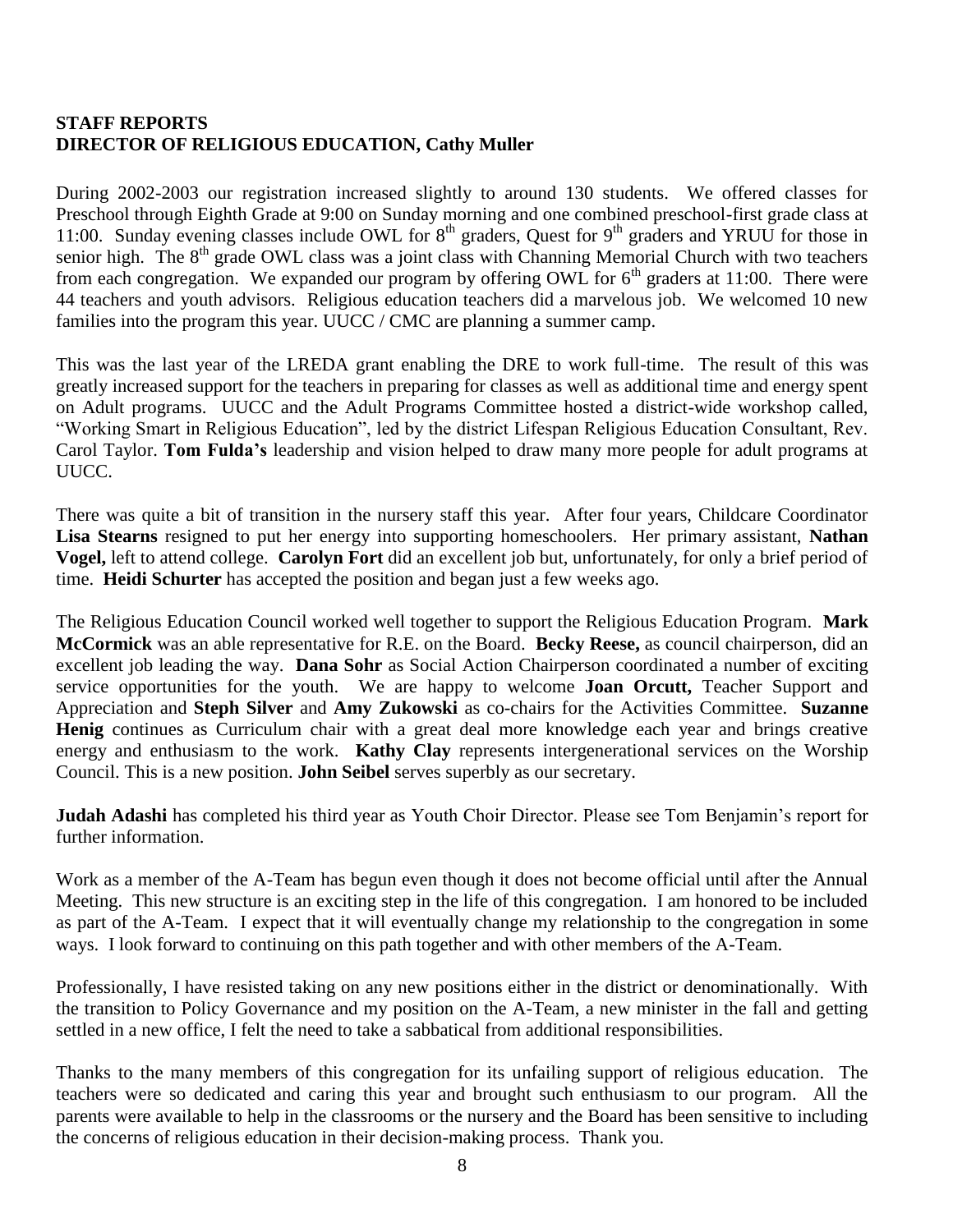#### <span id="page-14-0"></span>**STAFF REPORTS MUSIC DIRECTOR, Tom Benjamin**

The UUCC Music Program again enjoyed a very active and varied year, including the UUCC Concert Series. As in years past, we produced three concerts, under the able direction of **Susan Hardie**, who in my absence did a superb job of dealing with the myriad tasks such a series entails. The fall concert featured Associate Music Director **Michael Adcock**; the February concert Peabody's Kegelstatt Trio with guest cellist **Dan Levitov**; and the March concert tenor **Byron Jones** with **Michael Adcock**. The artistic level was, as always high, and the audiences large and enthusiastic. A sizeable sum was raised for UUCC's operating budget, and many non-UUCC folks from the community discovered our congregation and its music. Thanks are due the many volunteers who help with the concerts, our Patrons who support the series (the UU Angels), and to all of you who attend and thus support both music and the other programs of the UUCC.

The Music Service this year showcased a wide variety of African-inspired music, from Africa itself as well as Cuba, Jamaica, Costa Rica, South America, and the United States (spirituals, gospel and jazz). Several of our most talented singers were featured as soloists, and we were joined by master drummer **Jason Baker** who taught and led the UUCC Drummers. Great, high-energy music!

Under the encouraging and effective direction of **Judah Adashi**, the Youth Choir completed its third season, consistently improving in its sound and musicianship. They performed a variety of music in several services through the year, and are developing a superb *esprit de corps* at the same time. In April, they did their first outreach gig--a performance at Charlestown Retirement Community in Catonsville. Judah, incidentally, finished his MM in composition at Peabody, and is continuing his studies at Yale, teaching in the Peabody Prep, and winning prizes and performances for his first-rate compositions.

**Michael Adcock**, now Associate Music Director, took over the Adult Choir during my sabbatical in the fall, doing superb work with them, refining their choral sound and musicianship. Michael completed his doctorate at Peabody last spring, and moved to DC, where he teaches piano at the Washington Conservatory and private lessons in DC and Columbia. He continues to concertize locally and regionally and remains on the performing faculties of the prestigious Sarasota Music Festival and the Musicorda Festival in Massachusetts.

During my fall sabbatical, I traveled with Carol to the U.K. and worked on a series of commissioned works, as well as new editions of three of my books. I attended the UUMN conference in Vancouver, mentoring UU composers and conducting, as always, and brought back some great new anthems in the gospel style from the repertoire sessions. I wrote more introits, responses and benedictions for UUCC and other churches, as well as commissioned anthems for various UU churches, and larger works for the Peoria Area Civic Chorale, a superb large chorus which I conducted in premiere performances, and the Greater Miami Youth Symphony Orchestra. Three large choral/orchestral works were performed in February, where my work was showcased in the annual American Masters concert near Cincinnati.

The Music Committee, chaired by **Marjorie Seidman**, intends to become more actively involved with planning and helping run the Music Program. They hope to find a couple of new members for the committee from outside the Choir.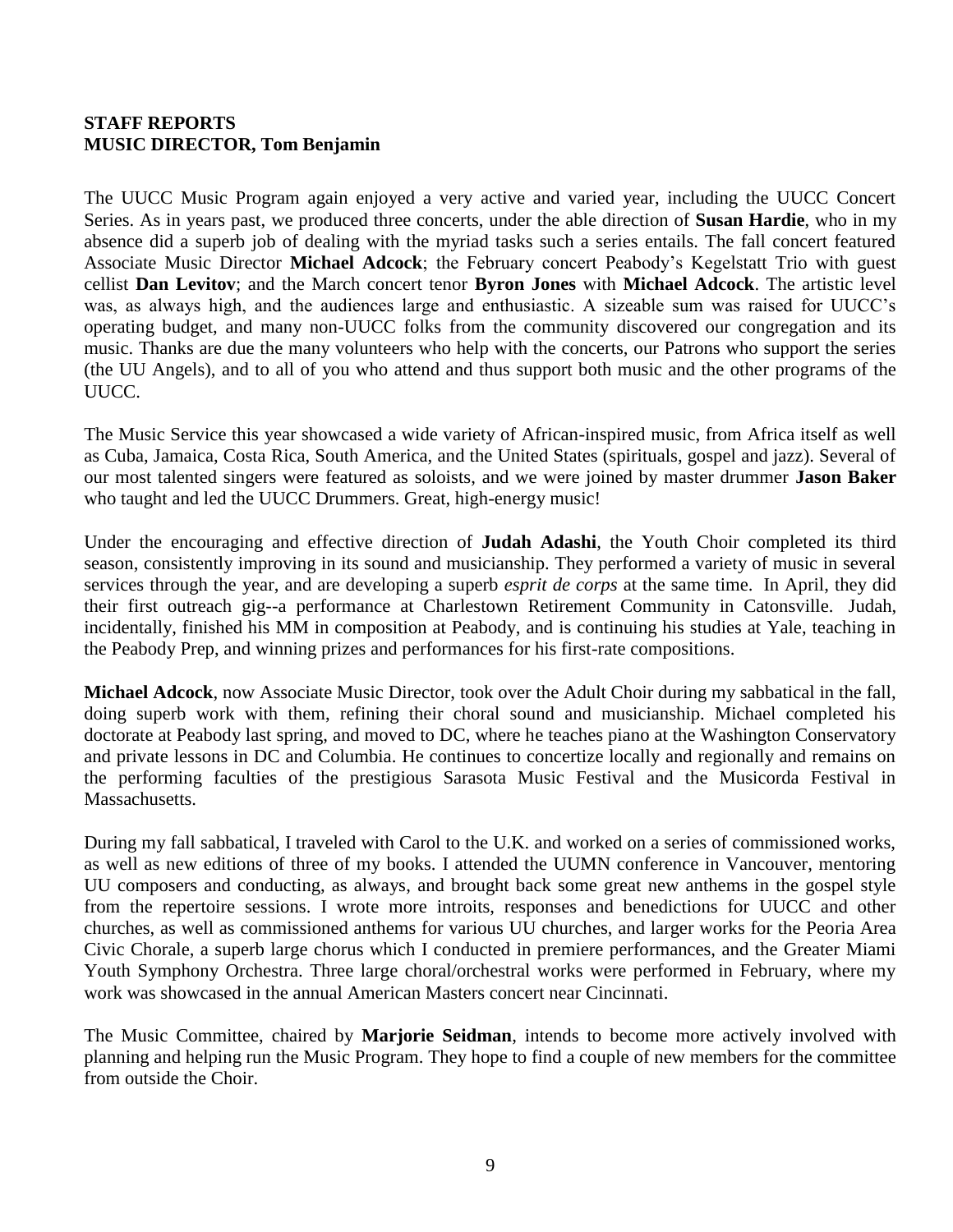The Music Program could not exist without the active participation of large numbers of generous and talented people:

- The UUCC Adult Choir, now at 37 members, is, as far as we know, the largest in any mid-sized or larger UU church, in terms of its ratio to the size of the congregation; it continues to grow steadily in enthusiasm and musicality;
- The highly talented vocalists and instrumentalists who contribute substantially to our services and other events: **Bob Harris**, **Karen Hamming**, **John Shea**, **Carol Benjamin**, **Rosie Lijinsky**, **Chris Buppert**, **Vickie and Scott Beck**, **Kathy Smith** (who will be greatly missed next year), **Lance and Kristan Lewman**, **Tom Monroe**, **Jason Baker**, **Eileen Soskin** and many more;
- And of course **Michael Adcock**, who is indispensable to our musical life (and turns out to have a wonderful way with a pop tune, and with gospel style piano!).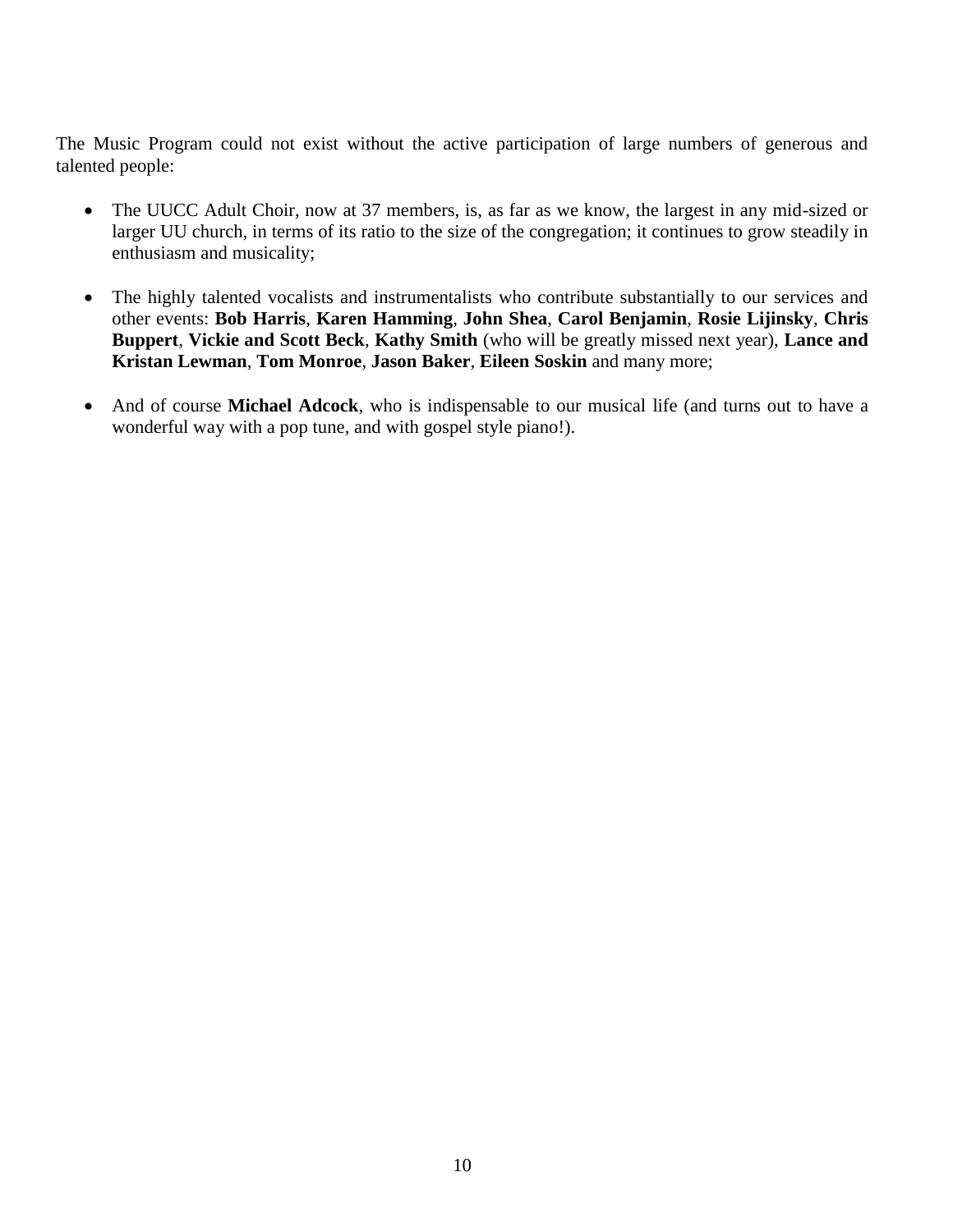#### <span id="page-16-0"></span>**STAFF REPORTS ADMINISTRATOR, Pat Fort**

When I assumed the position of Administrator in June 2002, my predecessor **Megan Drake** had been out of the office for a week and **Lisa Gibson** was keeping things afloat. Lisa helped me to get oriented, introduced me to the calendar and database packages and basic office routine. **Bobbi Koons** was holding the office together on Sundays (as she continues to do!) and was a tremendous source of information and support, further helping me transition into the job.

I spent the summer learning my way around, establishing priorities as to what I needed to learn and do to make the office work more efficiently for me and for you. Interim Minister **Richard Nugent** and DRE **Cathy Muller** were both patient mentors guiding me in the inner workings of the congregation's business, making themselves available at all times for all kinds of questions.

Bobbi and I have established a means of weekly communication, even though we rarely see each other. Every Friday I add a note to our journal describing anything unusual that might be coming her way on Sunday, and each Sunday she writes me a note of any unfinished business or other information she thinks I might find helpful.

It quickly became apparent that volunteer help would be needed during the week if this job were to be done satisfactorily. I "advertised" in the *LINK* for help and eventually built a roster of more than a dozen people who have offered to make themselves available on an as-needed basis to help with mailings, answer the phones, photocopy, etc. **Edie Williams** and **Inge Hyder** have been particularly helpful, filling in answering the phones when I must be out of the office.

But first to come forward was **Alex Kramer,** who has been coming in every Friday morning since August to reproduce the Order of Service. Additionally, she takes care of a myriad of small tasks that can be accomplished while the presses roll. Her taking on these tasks has saved me hours and hours over the months.

The fall brought new challenges, as two services resumed and congregation members returned from summer "hibernation". Preparations for celebrations of **Margaret Odell's** 90<sup>th</sup> birthday and the groundbreaking for the OBIC renovation were labors of love, but did add to the workload.

I began attending meetings of other UU Administrators in the Greater Washington Area. Each meeting takes 3-4 hours (including travel time), but I learn so much as we share problems and resolutions, tips on how to handle the myriad of tasks we Administrators are called upon to do, and generally support each other. The group meets monthly, September through May.

Also in the fall, the Finance Council began examining the way we handle incoming checks, and determined that changes were necessary. The changes we agreed upon added another hour or two to my workload each week, and so I "advertised" once again for regular help in the office. **John and Segar Guy** came forward and helped me modify the procedures for processing incoming checks. **Cynthia MacDonald** joined the team, and the three of them have taken turns, with Cynthia as the lead. John and Segar fill in when she's not available and they've been doing this since November. The changes are working well, resulting in increased accuracy in how bookkeeper **Stephanie Cherry** records payments and better record-keeping for all of us.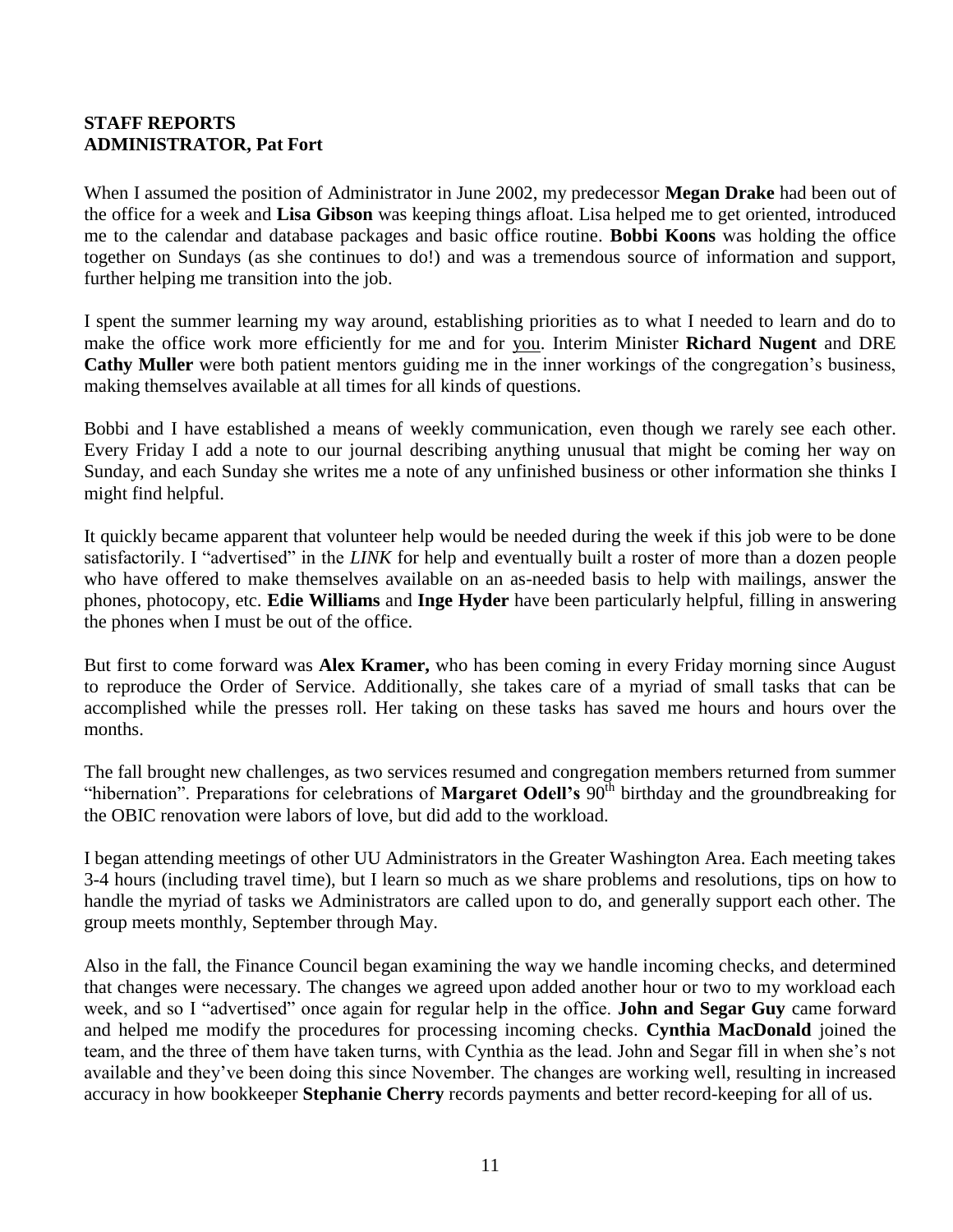In December, the Administrative Team formed under Policy Governance began meeting on a regular basis. Serving on the A-Team is an honor and a pleasure, but does take a great deal of time. Meetings alone take 2- 3 hours each week, as we develop processes for implementing policies enacted by the Board. Once processes have been established, we all hope that we can begin meeting bi-weekly instead of weekly. Then we can resume staff meetings, which have been few and far between this year.

The computer continued to be a major stumbling block, most of the time working adequately, but it was often unreliable, and never fast. After weeks of arm-wrestling alternately with the printer and with the internet dial-up communication (neither of which the existing PC handled well – sometimes I had to reboot 2-3 times a day), in February we finally purchased a new PC, one which is fast enough to enable me to respond much more quickly to your requests for information and powerful enough to enable us to network. Networking will, of course, wait until the fall, after we have moved into our new office spaces. **Mark Calvin** was a great help in getting anti-virus protection transferred to the new PC.

We were able to keep the original PC alive so that two people can now work in the office at once. Basic Microsoft Office applications are still on it, as well as the bookkeeping functions. This means that when bookkeeper **Stephanie Cherry** comes into the office, I can continue to work, since we no longer have to juggle time on the computer. Being in the office at the same time has greatly aided communication between us, and means that we are now able to resolve questions and problems much more quickly. Stephanie has taught me much about the financial side of our database.

We upgraded our church database in December. This new version of Automated Church Systems (ACS) gives us the capability of sending mass emails to large groups selected through queries in the database. The first use of this was in mid-April with the email reminder about the Annual Meeting. It was sent to all in the database whose status is "member" and who had valid email addresses. It will also allow us to differentiate between people who want their newsletter delivered via email and those who want it delivered via US Mail. Within a couple of months, I plan to begin sending out the *LINK* in this way, thereby eliminating the need for a separate "mini-database" to manage newsletter mailings. (This is not something I would have dared to attempt with the old PC.)

In February, we welcomed 21 new members to the congregation, bringing membership up to 328. Processing this large influx of members all at once was a very welcome but time-consuming task, one that went much more quickly with the faster PC. The same holds true with the recent purge of lapsed members. And next time, with the consolidation of the databases, it will be even faster and easier.

Another recent development has been the implementation of an online calendar. I learned of this through my conversations with other Administrators and spent a couple of months making sure that it would meet our needs. *LINK* editor **Lorien Haavik**, was a great help in working out the fine points of how to get it into the newsletter. The only thing that remained, then, was to find time to do the actual conversion. This was given to me the day that **Anne Postich** walked into the office to say she was available for as much as I could use her over the next few weeks. Thanks to her, and to webmaster **Jay Shepard**, you can now link to this calendar off the UUCC website and see the congregation calendar for as far ahead as we have things scheduled.

Next on the horizon will be bidding a sad farewell to Richard, and then welcoming our new minister, **Paige Getty**. That and the move to new offices promise that 2003-2004 will be another eventful year!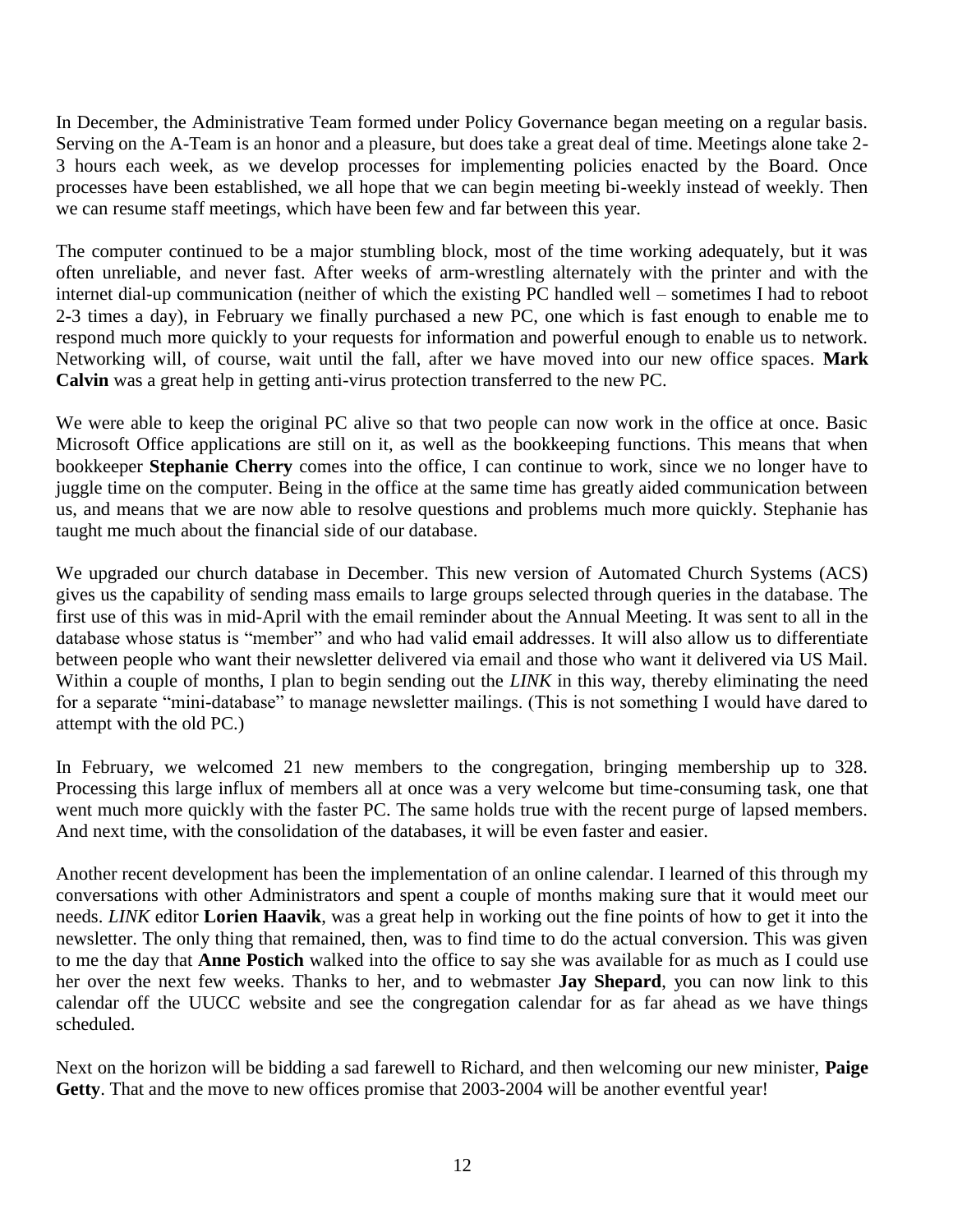### <span id="page-18-0"></span>**STATISTICS 2002-2003**

Prepared by Pat Fort, Administrator

| <b>MEMBERSHIP*</b>    | 2000-2001 | 2001-2002   2002-2003 |     |
|-----------------------|-----------|-----------------------|-----|
| Membership at         |           |                       |     |
| <b>Annual Meeting</b> | 295       | 307                   | 314 |
| New Members           | 18        | 17                    | 33  |
| Friends               | $40 - 50$ | Not avail             | 110 |

\*Membership roster had not been systematically purged in two years. Purge of lapsed members in progress Spring 2003.

| <b>ATTENDANCE*</b>                   | 2000-2001 | 2001-2002 | 2002-2003 |
|--------------------------------------|-----------|-----------|-----------|
| Autumn (Sep-Nov)                     | 123       | 158       | 148       |
| Winter (Dec-Feb)                     | 110       | 148       | 139       |
| Spring (Mar-May)                     | 110       | 136       | Not avail |
| Summer (Jun-Aug)<br>(single service) | 61        | 72        | Not avail |

\*Attendance figures do not include children, and Spring 2003, which included three very heavily attended services, has not yet been tabulated.

| <b>PLEDGING</b>                                        | 2000-2001 | 2001-2002 | 2002-2003  |
|--------------------------------------------------------|-----------|-----------|------------|
| Pledge Units                                           | 189       | 187       | 175        |
| <b>Budgeted Pledges</b>                                | \$208,517 | \$208,802 | \$250,000  |
| Actual Pledges at<br><b>Fiscal Year End</b>            | \$211,544 | \$215,312 | \$260,717* |
| Average Pledge                                         | \$1,119   | \$1,151   | \$1,490    |
| Pledges Collected<br><b>Fiscal Year End</b>            | \$200,376 | \$189,568 | Not avail  |
| % Pledges Collected,<br>at End 3 <sup>rd</sup> Quarter | 75%       | 78%       | 68%        |

\* Actual as of 4/25/2003.

| <b>RELIGIOUS</b>      |           |           |           |
|-----------------------|-----------|-----------|-----------|
| <b>EDUCATION</b>      | 2000-2001 | 2001-2002 | 2002-2003 |
| Enrollment            | 120       | 120       | 130       |
| <b>New Families</b>   | 8         |           | 10        |
| Teachers /            | 43        | 34        | 44        |
| <b>Youth Advisors</b> |           |           |           |
| Average               | 65%       | 70%       | 72%       |
| Attendance            |           |           |           |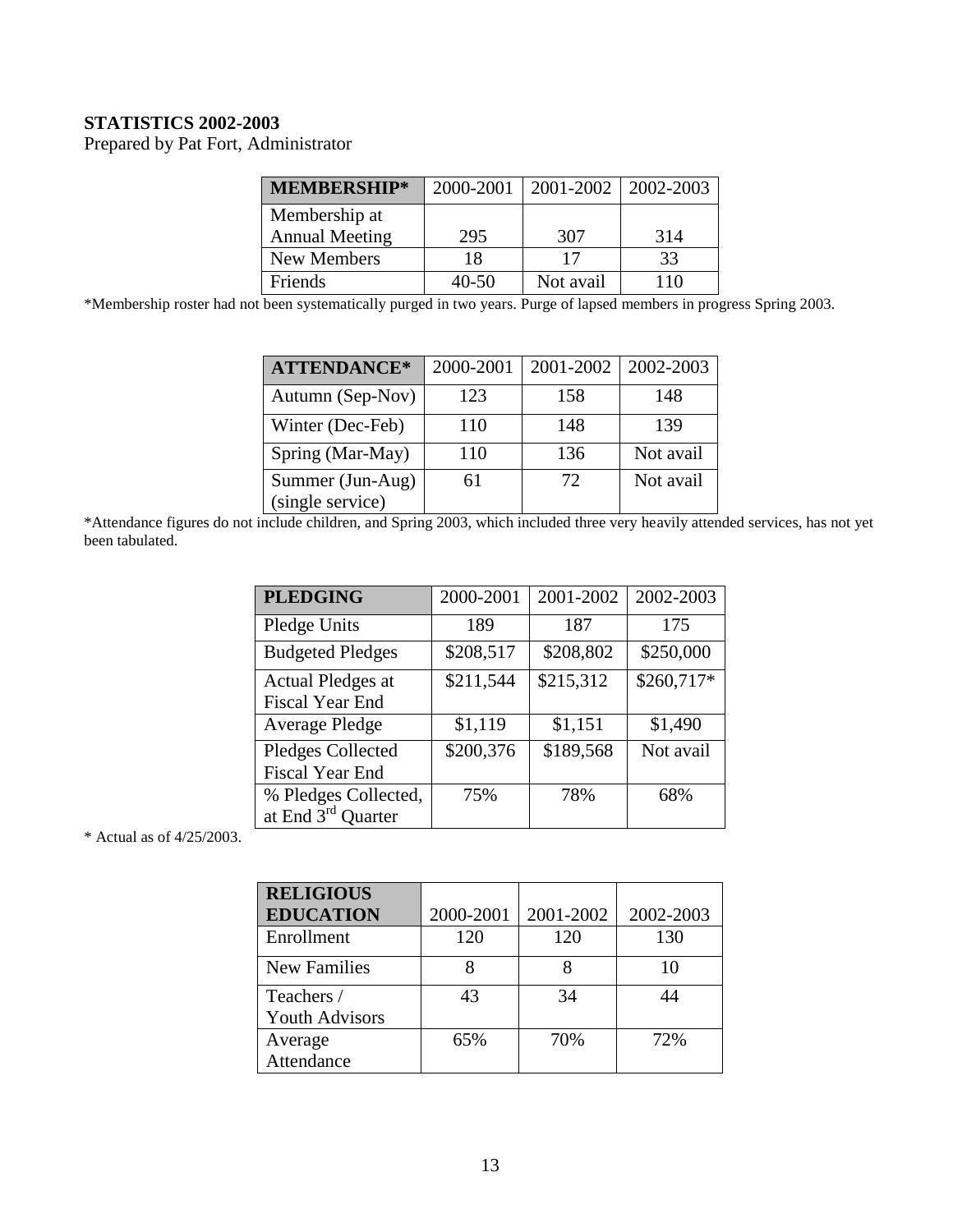#### <span id="page-19-1"></span><span id="page-19-0"></span>**COMMITTEE / COUNCIL REPORTS ARCHITECTURAL LIAISON COMMITTEE, Steven D. Von Hagen-Jamar and Lindsay Thompson, Co-chairs**

The renovation/construction project is underway.

New construction is estimated to be completed in August or September 2003.

Remodeling of the offices and lobby upstairs and the rooms downstairs is estimated to be completed by or in November 2003.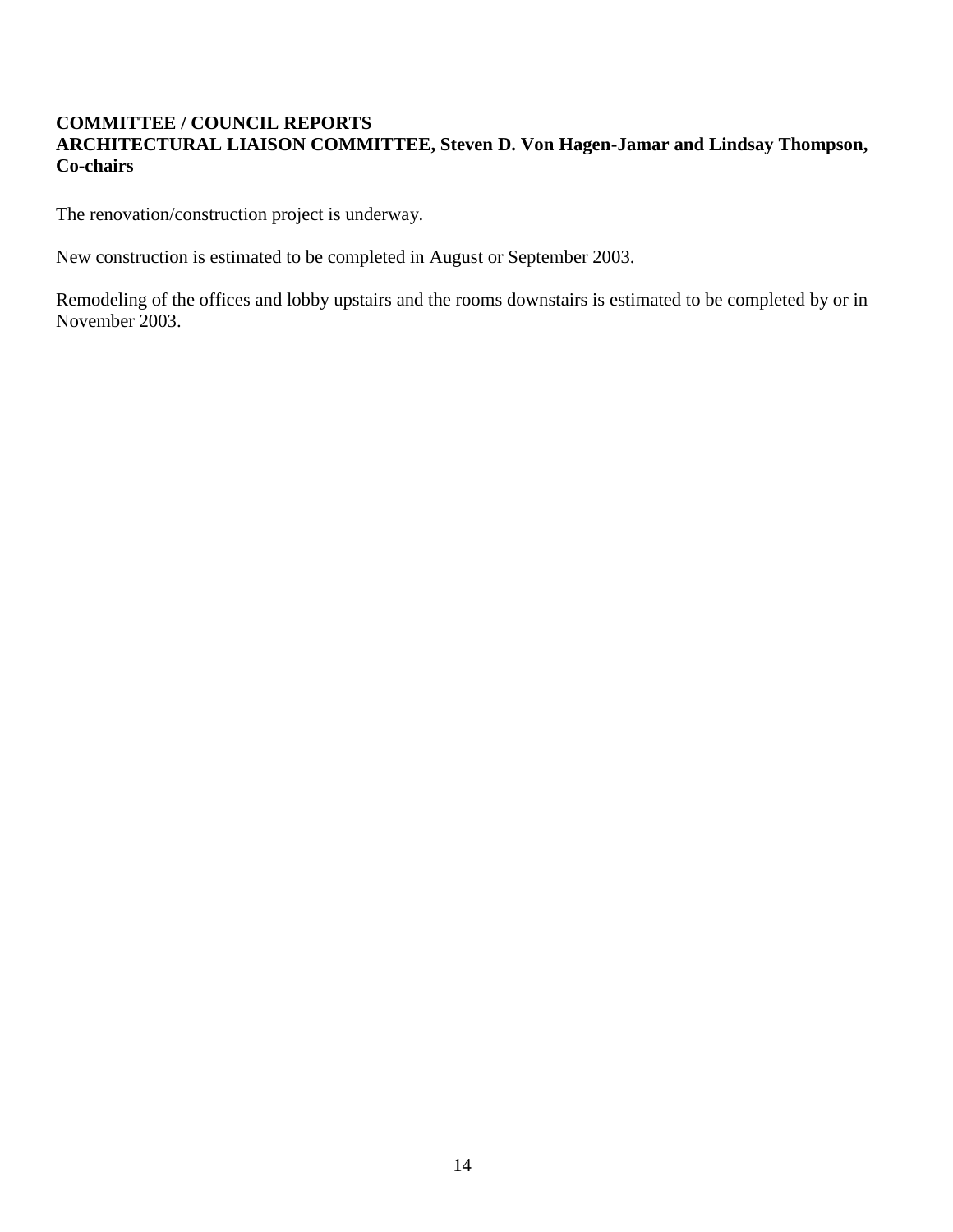#### <span id="page-20-0"></span>**COMMITTEE / COUNCIL REPORTS FINANCE COUNCIL, Rich Dean, Acting Chair**

Over the years our finances have become more complicated and a need was seen for the creation of a Finance Council to coordinate these activities. In August 2002, the UUCC Board approved the charter for a Finance Council. The charter identified these objectives:

- Develop strategic planning for finance
- Start up new finance activities such as an Endowment
- Harmonize the current finance operations
- Bring all of the components of finance together so that all the pieces can be understood
- Make informed and coordinated decisions
- Propose financial policies for Board approval
- Coordinate financial issues with OBIC and CUMC as necessary
- Manage the congregation's debt
- Coordinate grants, recognition of donors, and non-cash gifts.

The Finance Council is intended to be a long-standing activity with a permanent charter and a Council Chair and members appointed by the Board. This council is intended to meet at least quarterly. Members will consist of the Treasurer, a Chair, two at-large members, and the chairs of the following standing committees: Budget, Operational, Canvass, Building Canvass, Endowment Development, Fundraising, Minister, and Bookkeeper.

The Finance Council has been in place since October and has already seen some significant accomplishments.

- Recommended how money and transactions are processed at UUCC
- Planned a budgeting process for this year and reviewed the progress
- Worked to help startup the Endowment Committee
- Started a long-range financial forecasting effort
- Coordinated many of the pieces of ongoing committee work

Thanks to **Phil Webster**, **John Guy**, **Gail Thompson**, **Howard Ruskie**, **Janet Ramsey**, **Judy McDermott**  and **Jim Wu** for their participation. **Richard Nugent** and **Pat Fort** have done wonders to get us on track.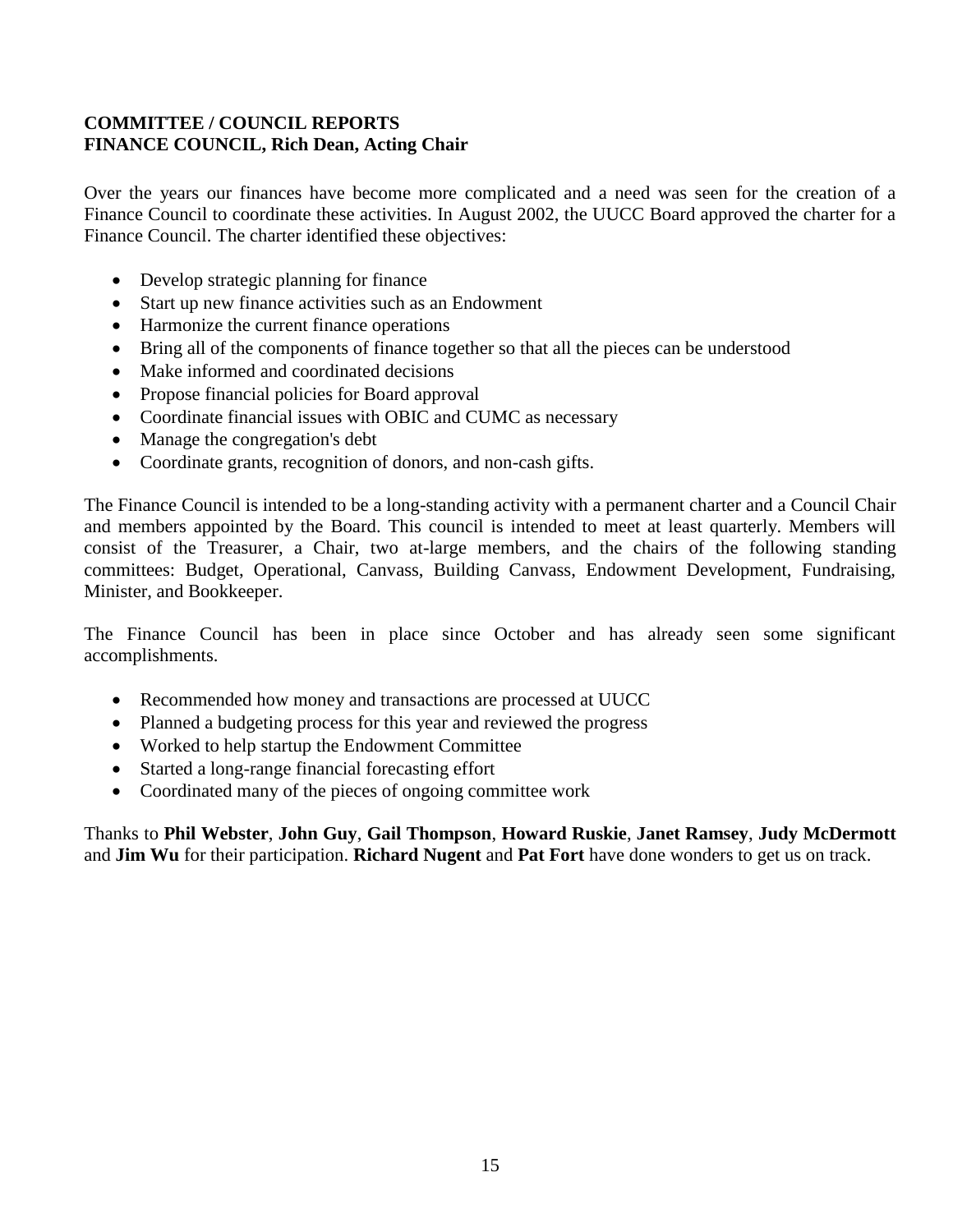#### <span id="page-21-0"></span>**COMMITTEE / COUNCIL REPORTS LONG-RANGE PLANNING COMMITTEE, Sherry Perruzi, Trustee**

I would like to express my appreciation for the hard work and dedication of the members of the Long-range Planning Committee: **Sue Crawford**, **Sylvia Hazzard** and **Dalroy Ward.** It is a privilege to work with such a capable, committed and enthusiastic group of people.

This has been an extremely busy year for the committee. To support the Board's transition to Policy Governance, the LRP committee was charged with developing a plan for the Board to educate the congregation about the new system. The committee recommended a series of Link articles and Board Informs, planned and organized a complete Sunday service for January in which the Board presented an overview of Policy Governance, and planned and organized a Dessert Party for February which included a humorous skit illustrating the old system of governance, a presentation of the specifics of the new system, and a panel of Board and A-Team members for an interactive question-and-answer session.

The LRP committee was also charged with crafting the bylaw changes needed to facilitate the operation of Policy Governance. Our study of the bylaws revealed a number of problems: outdated provisions, passages that conflicted with one another, provisions unnecessarily repeated in two or more places, wording that was confusing and difficult to understand, and the complete omission of an important section.

In the course of revising the bylaws, the committee studied old versions, referred to Robert's Rules of Order to clarify proper procedures, researched the intent of original passages and conferred with the current Board, in order to ensure that the revision submitted to the congregation for a vote at the Annual Meeting would be clear, internally consistent, conform to the original intentions and fulfill the needs of the congregation as we move into the future.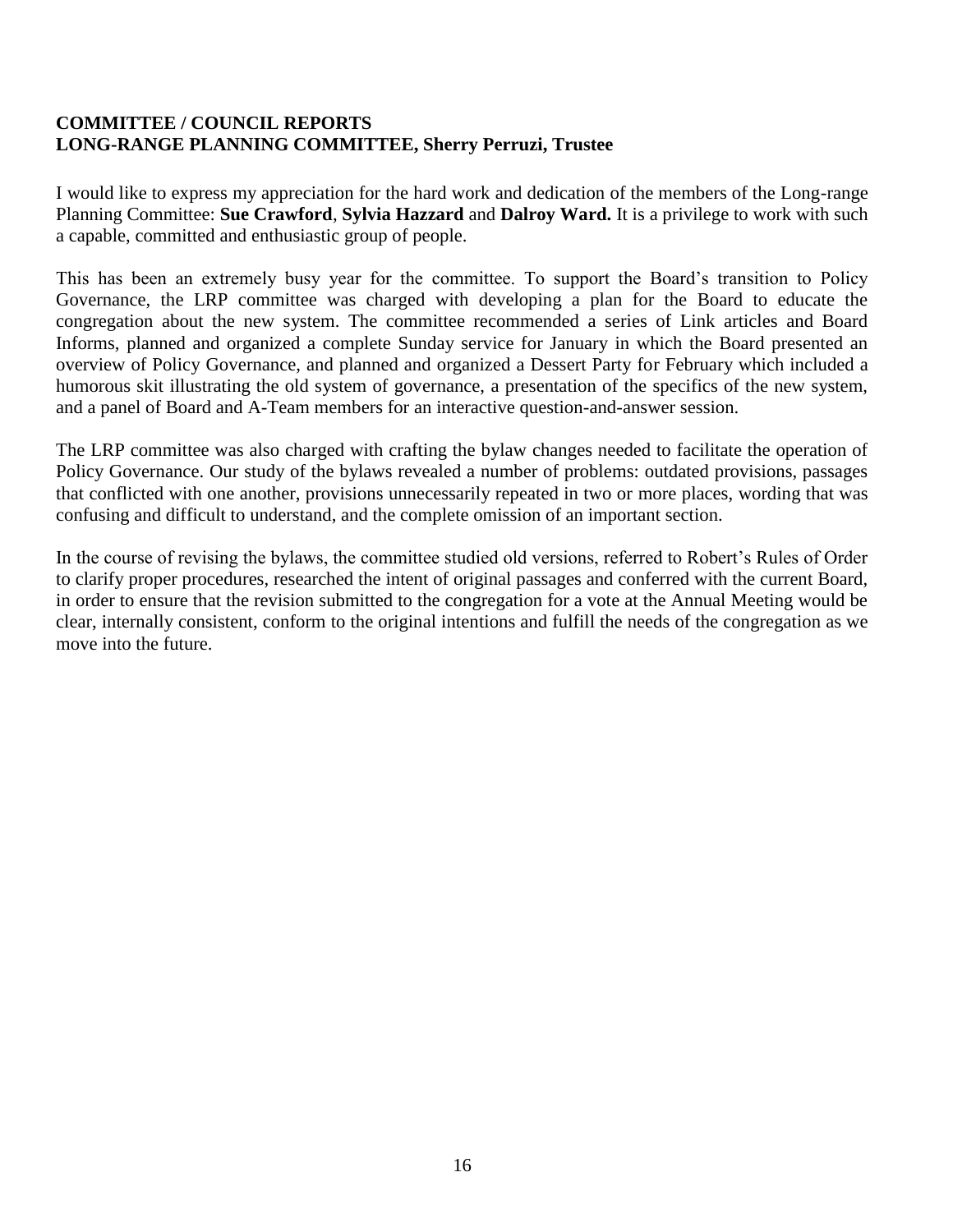#### <span id="page-22-0"></span>**COMMITTEE / COUNCIL REPORTS NOMINATING COMMITTEE, Gene Berg**

The Nominating Committee is pleased to submit the following candidates for the UUCC 2003-2004 Board. Nominations may also be submitted from the floor.

| Vice-President / President-elect | - Kathy Tillman  |
|----------------------------------|------------------|
| Secretary                        | - Bill Wallace   |
| Treasurer                        | - Phil Webster   |
| Trustee                          | - Sylvia Hazzard |

The new Board, as elected at the Annual Meeting, will be seated July 1, 2003.

The Nominating Committee is pleased to submit the following candidates to share the new position of Stewardship Trustee, to serve for 2003-2004:

**Kathy Rose Jim Wu**

The Nominating Committee is pleased to submit the following candidates for the UUCC Nominating Committee, to serve for 2003-2004.

**Vickie Beck Martha Fulda**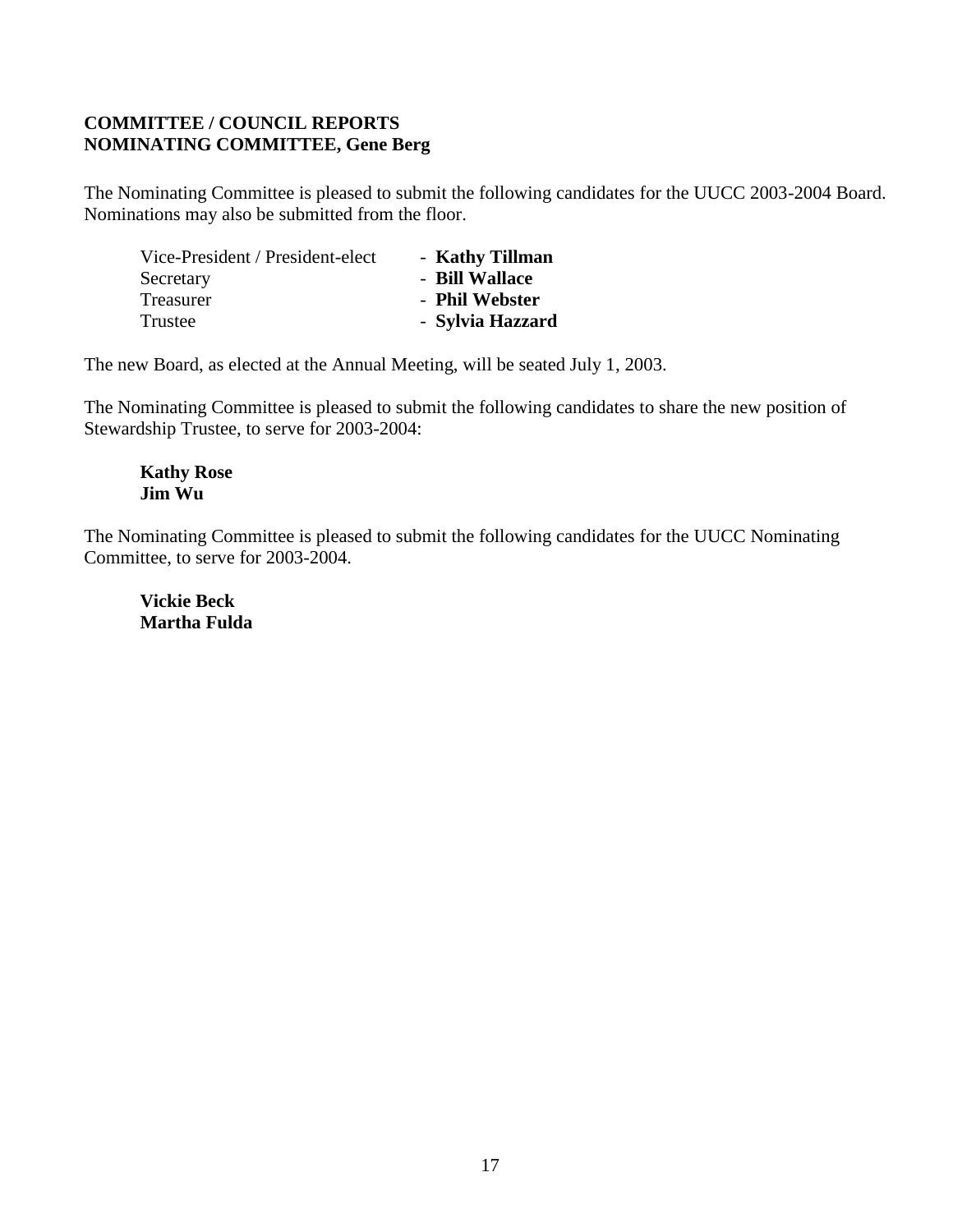#### <span id="page-23-0"></span>**COMMITTEE / COUNCIL REPORTS OPERATIONS COUNCIL, Mark Reese, Trustee**

The Operations Trustee monitors functioning of the physical facilities and the operation of the administrative functions of UUCC. The expansion of the Owen Brown Interfaith Center (OBIC) is underway to provide improved facilities for our use. The transition to Policy Governance is also underway to improve the daily administrative functioning of UUCC. This has been an exciting year for the operations of UUCC.

As Board liaison to the Architectural Liaison Committee, I rejoined the ALC and shared in their efforts to move the project along to the current stage of building construction. This included reviewing plans and taking care of administrative details to support the loan closing. The tireless dedication of the ALC in pursuing the vision of an expanded facility is greatly appreciated.

Similarly, I joined the OBIC Board to serve as a liaison between it and the UUCC Board during this time of tying up loose ends in preparation for construction. The OBIC Board is legally responsible for contracting for the expansion of OBIC. UUCC is providing the financing and design for the work. To provide ongoing lawn maintenance under contract to OBIC, UUCC purchased a new lawn mower for the UUCC volunteer mowing crew.

**Pat Fort** took over as UUCC's Administrator this year and brings a great deal of expertise and enthusiasm to the job, despite being restricted to part-time hours by budget constraints. As part of the transition to Policy Governance, Pat has become a member of the Administrative Team, which has taken responsibility for many of the duties that belonged to the Operations Trustee in the past.

Jim Reiser, the previous Operations Trustee, agreed to serve as Chairman of the Personnel Committee.

The UUCC administrative office has been enhanced with the purchase of a new computer, which greatly improves the efficiency of office functions. Upon completion of the building expansion, all UUCC staff will be co-located in neighboring offices on the same floor. The new offices will make it easier for the staff to coordinate activities.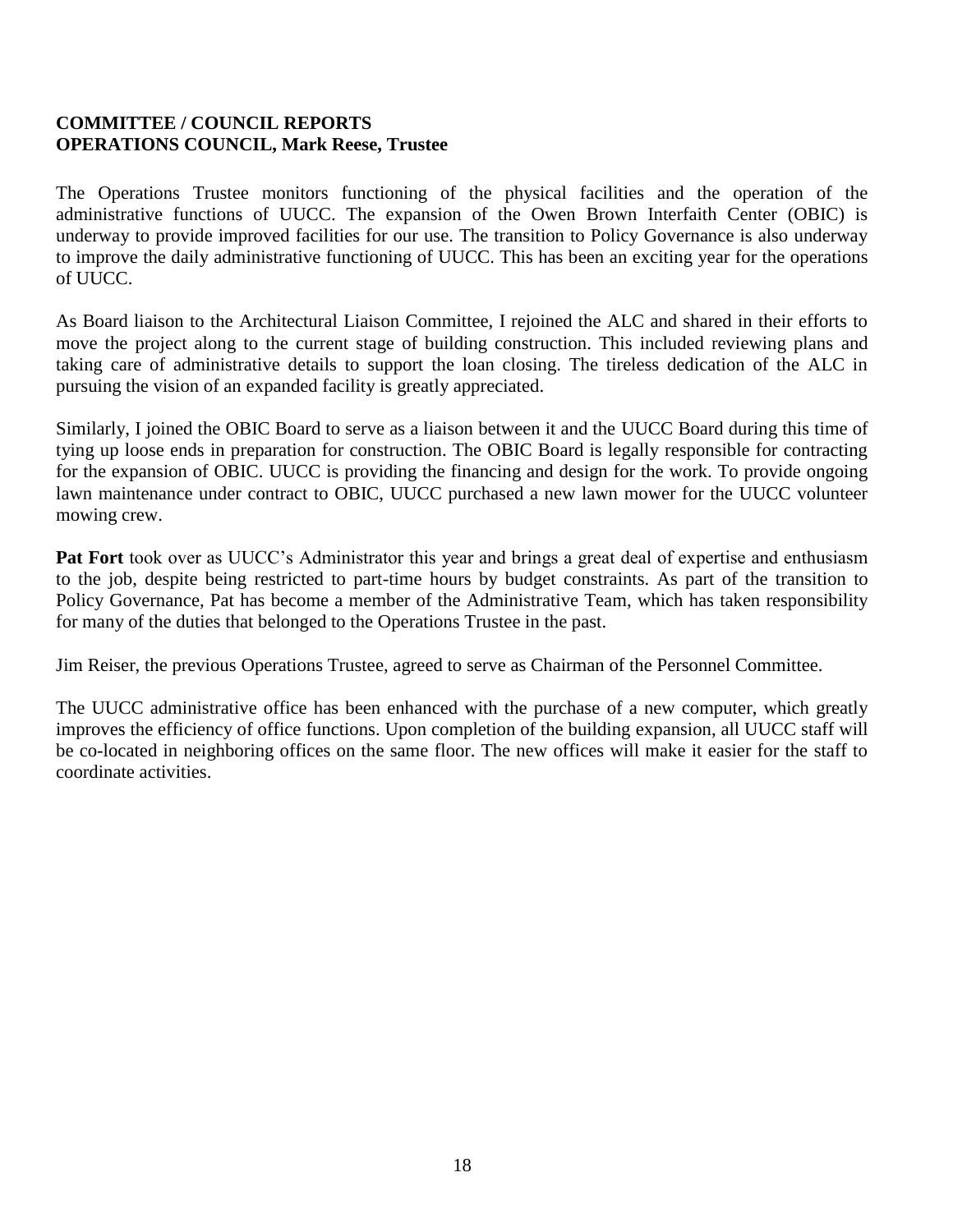#### <span id="page-24-0"></span>**COMMITTEE / COUNCIL REPORTS PROGRAM COUNCIL, Kathy Smith, Trustee**

In 2002-2003, the Board agreed that each of the major committees within the previously-titled Program Council should become independent councils: Communications, Membership, Fellowship (outreach within our congregation) and Social Justice (outreach outside our congregation). This year, the Social Action Council has blossomed under **Edie Williams'** leadership (a full report is appended below). I believe the goal for the Administrative Team next year is to more fully flesh out the remaining councils, so as to spread the workload and optimize the potential of each of these four vital areas of congregational life.

**Communications Council** (Chair, Lauren Haywood; no monthly meetings at present)

Responsibilities: publications, electronic communications, publicity, public relations

LINK (contact: **Lorien Haavik**): Under the editorship of **Lorien Haavik**, the LINK is running smoothly. It is now being distributed via e-mail, with paper copies available by request. This improves our speed and ease of delivery, maximizes our volunteer hours, and reduces our impact on the paperstream.

Publicity (contact: **Sheri Spandau**): We continue our regular publicity in the yellow pages and local newspaper listings and will increase our advertising next year to include local newsletters, publications which reach the GLBT community, and children's/parenting publications.

E-mail (contact: **Keith Smith**): The regular Wednesday night e-mail blast continues. Once a week, **Keith Smith** notifies the congregation of upcoming events, for which we are greatly appreciative.

Website (contact: **Jay Shepard**): Webmaster **Jay Shepard** continues to maintain and improve the website.

**Membership Council** (Current Chair: None, next year's chair, **Karen Nance**)

Responsibilities: Responding to visitors (visitor/new member packets, caring cadets, letters, visitor's table); new members (recognition, integration into community life, education about life as a UU and a member of UUCC); membership retention and integration (caring, volunteer work and recognition, database management)

#### **Fellowship Council** (Current Chair: None)

Responsibilities: Those activities that form the social and spiritual network that create and maintain our church family community.

Although this Council does not currently have a chair (volunteers, anyone?), it has several active subcommittees, primarily the Potluck Committee (contact: **Karen Nance**) and the Adult Programs Committee (contact: **Tom Fulda**). It also includes several special interest groups: Bowling (contact: **Doug Spandau**), Book Club (contact: **Gene Somers**), Bridge (contact: **Leo McPherson**), Young Adults (contact: **Carolyn Cross**), Chrysalis (contact: **Dale Neiburg**), Buddhism Interest Group (contact: **Nancy Lewman**), Spiritual Support Group (contact: **Nancy Lewman**), One World Coffeehouse (contact: **Vickie Beck**), Family Activity Group (contact: **Cyndy Parr**), Camping Group (contact: **Frank Hazzard**), Fun Feasts (contact: **Virginia Baker**) and Intimacy and Ultimacy Groups (contact: **Richard Nugent**). Next year's goal is to activate a Council that will coordinate these efforts and knit them together into a cohesive whole.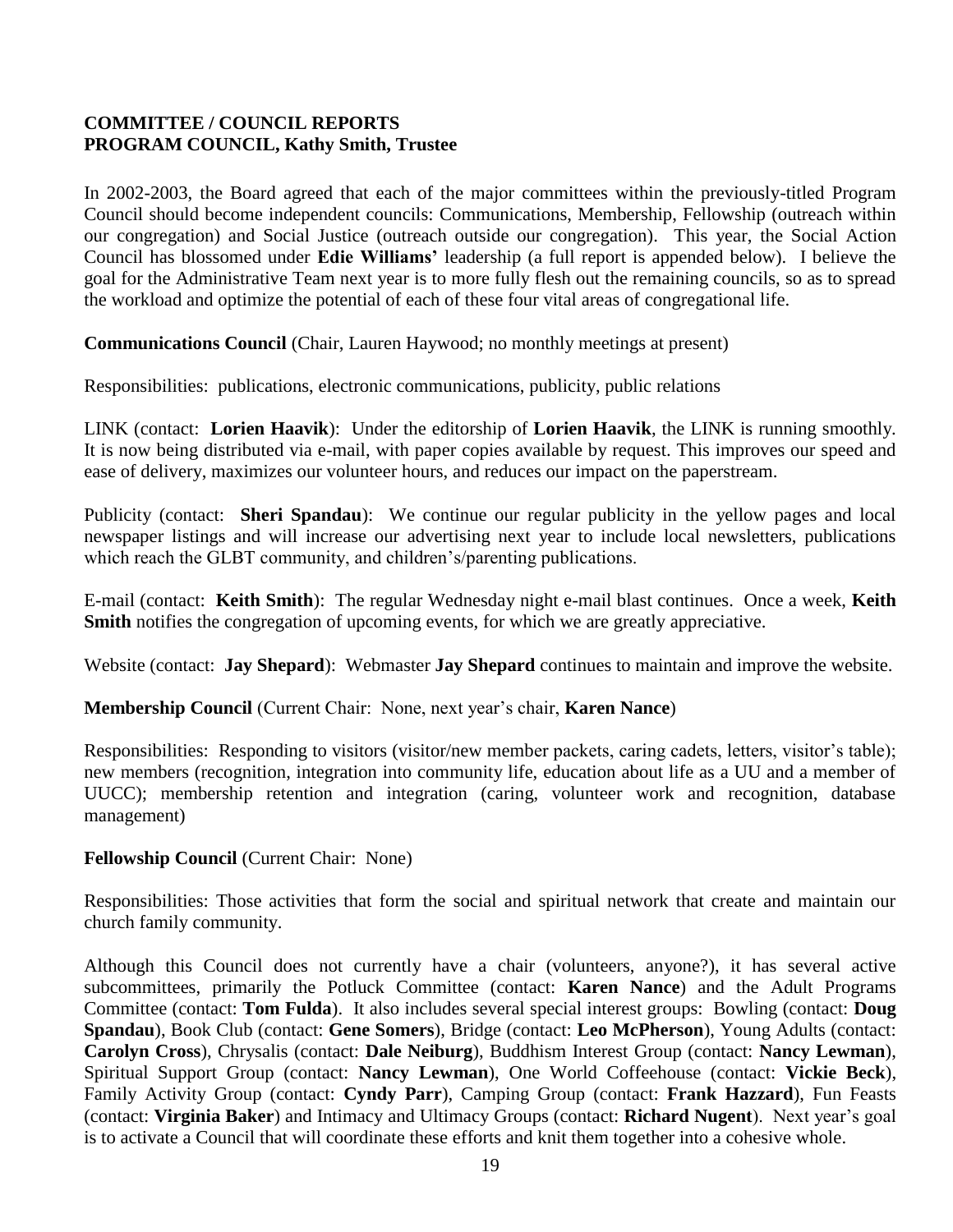#### **Social Justice Council**: (Chair: **Edie Williams**, monthly meetings)

Responsibilities: Those activities that reach out and connect with/support the wider community outside of UUCC, in our neighborhood, our denomination, our nation and our world.

Attached is the Social Action Council Report by Chair **Edie Williams**. Thanks to Edie and a dedicated group of social action volunteers, this Council has really taken off this year. Kudos to Edie!

I'd like to also thank those who have spearheaded our ongoing social service programs: Beans and Bread (contact: **Jeri Wiggins**) and Casseroles (contact: **Barbara Trimmer**), Christmas Dinner (contact: **Harvey Zorbaugh**), the Simplicity Group (contact: **Wolfger Schneider**), TREE-mendous (contact: **Bert Moore**), Legislative Watch (contact: **Keith Smith**), Churches Concerned for the Homeless (contact: **Scott Ramsey**), Special Collections (contact: **Jim Caldiero**) Outreach at Dasher Green – Second Step Violence Prevention (contact: **Kathy Rose**), and the UU Service Committee (contact: **Trish Steinhilber** and **Jim Caldiero**).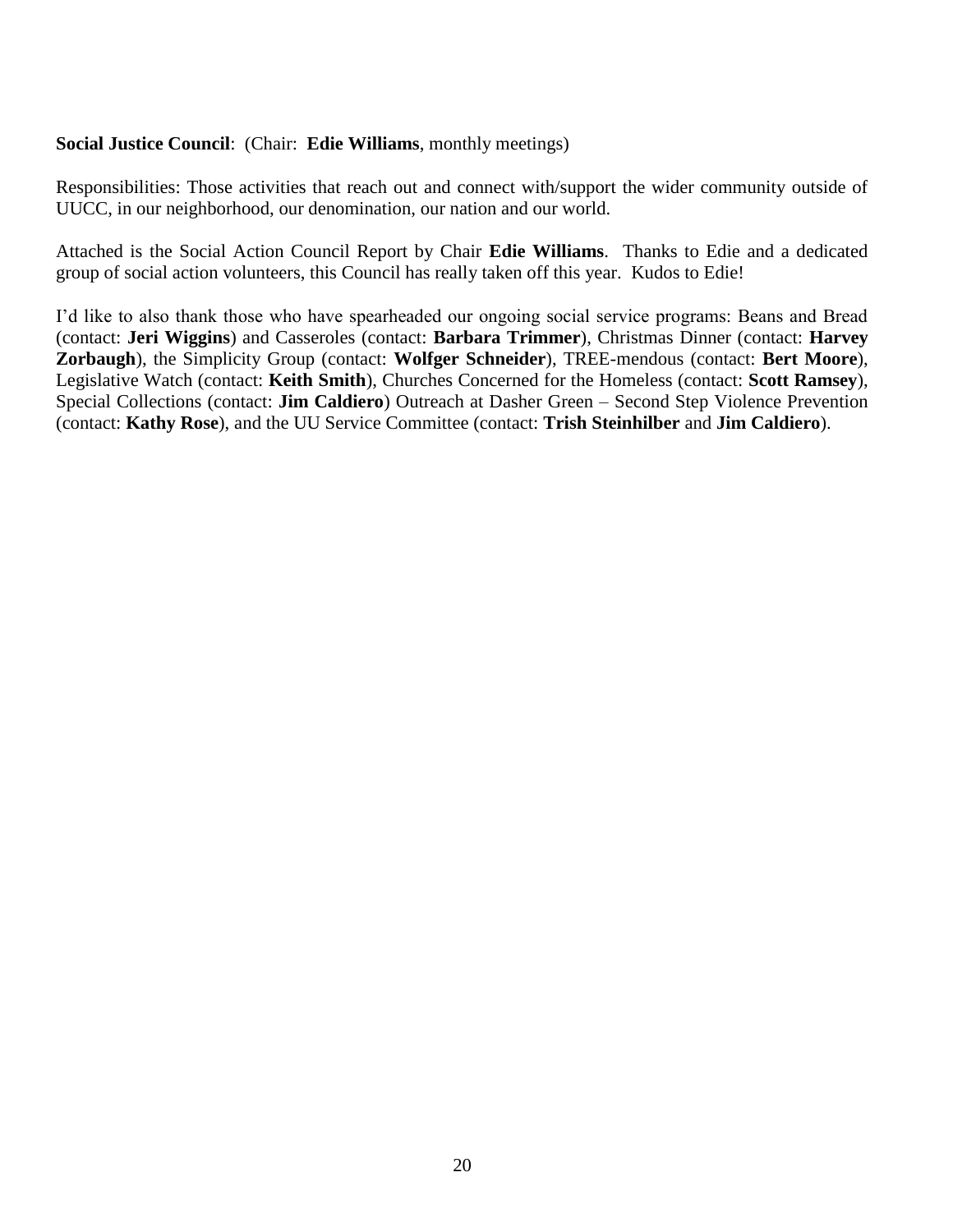#### <span id="page-26-0"></span>**COMMITTEE / COUNCIL REPORTS RELIGIOUS EDUCATION COUNCIL, Mark McCormick, Trustee**

As Trustee for Religious Education, I had the pleasure of representing the Board to the Religious Education Council, and witnessing their fine work. In an earlier year, I would also have acted as chair for that Council. In making the transition to Policy Governance, the Board began by removing the trustees as council chairs, instead having them act as representatives and liaisons.

The RE Council began the year with **Becky Reese** as Chair, **Lincoln Pitts**, chairing the Committee for Teacher Support and Recognition, **Suzanne Henig** as Curriculum Chair**, John Seibel** as Secretary, **Dana Sohr** as Social Action Chair, **Marni McNeese** as Activities Chair, and, of course, **Cathy Muller**, the Director of Religious Education, and myself, as Trustee for RE. The Council had significant turnover, though, in losing both our Activities Chair and our Teacher Support Chair early on. These positions have only recently been filled by **Stephanie Silver** and **Amy Zukowski**. We also recently gained a long sought liaison to the Worship Council in **Kathy Clay**.

Our year began with a RE Council retreat in the home of **Becky Reese**. There we laid out our goals for the year and our goals for RE in general. We reviewed these goals at each of our monthly meetings and asked ourselves what we'd done to accomplish them. We are evaluating ourselves by widely distributing a survey to both teachers and parents.

| A. | Foster an intergenerational sense of community at UUCC by fully<br>integrating the youth RE program with the congregation at large. |
|----|-------------------------------------------------------------------------------------------------------------------------------------|
| B. | Create a more meaningful and memorable worship and RE experience<br>for UUCC's children and youth.                                  |
| С. | <b>Teacher Support and Appreciation</b>                                                                                             |
|    | a. Foster an environment of mutual respect                                                                                          |
|    | <b>b.</b> Define room parent role                                                                                                   |
| D. | <b>Social Action Committee</b>                                                                                                      |
|    | <b>a.</b> Open children's eyes to the needs of others                                                                               |
|    | <b>b.</b> Provide hands-on community outreach experiences at least twice/year                                                       |

The first two goals were accomplished by intergenerational services, other exceptional services (such as the Animal Service and the service following the destruction of the Space Shuttle *Columbia)*, continuing Children's Greetings, the singing send-off to the children as they leave the sanctuary for class, and many holiday activities, such as the Halloween Party and the Christmas Pageant. We do not take credit for all of this, but nevertheless feel that these things made significant contributions to our goals. Additionally, we also reinstituted RE during the 11 a.m. service, because we felt that having RE only at 9 a.m. tends to divide the congregation into the 9 a.m. crowd with children in RE, and the 11 a.m. crowd without. **Suzanne Henig** has done a great job selecting and reviewing our curriculum to ensure that it meets the goals in "B" above.

Our efforts toward Teacher Support and Recognition included initial Teacher Training. Other efforts have had setbacks. We had plans to include "Room Parents" in Sunday RE classes, but losing our Teacher Support Chair has delayed our implementation of this plan. We tried to organize a second teacher training session, but found that few were interested in attending. This is reasonable in that very much of their time is already consumed by the church. We are proceeding with fashioning Teacher Appreciation bookmarks including words of appreciation from the children themselves.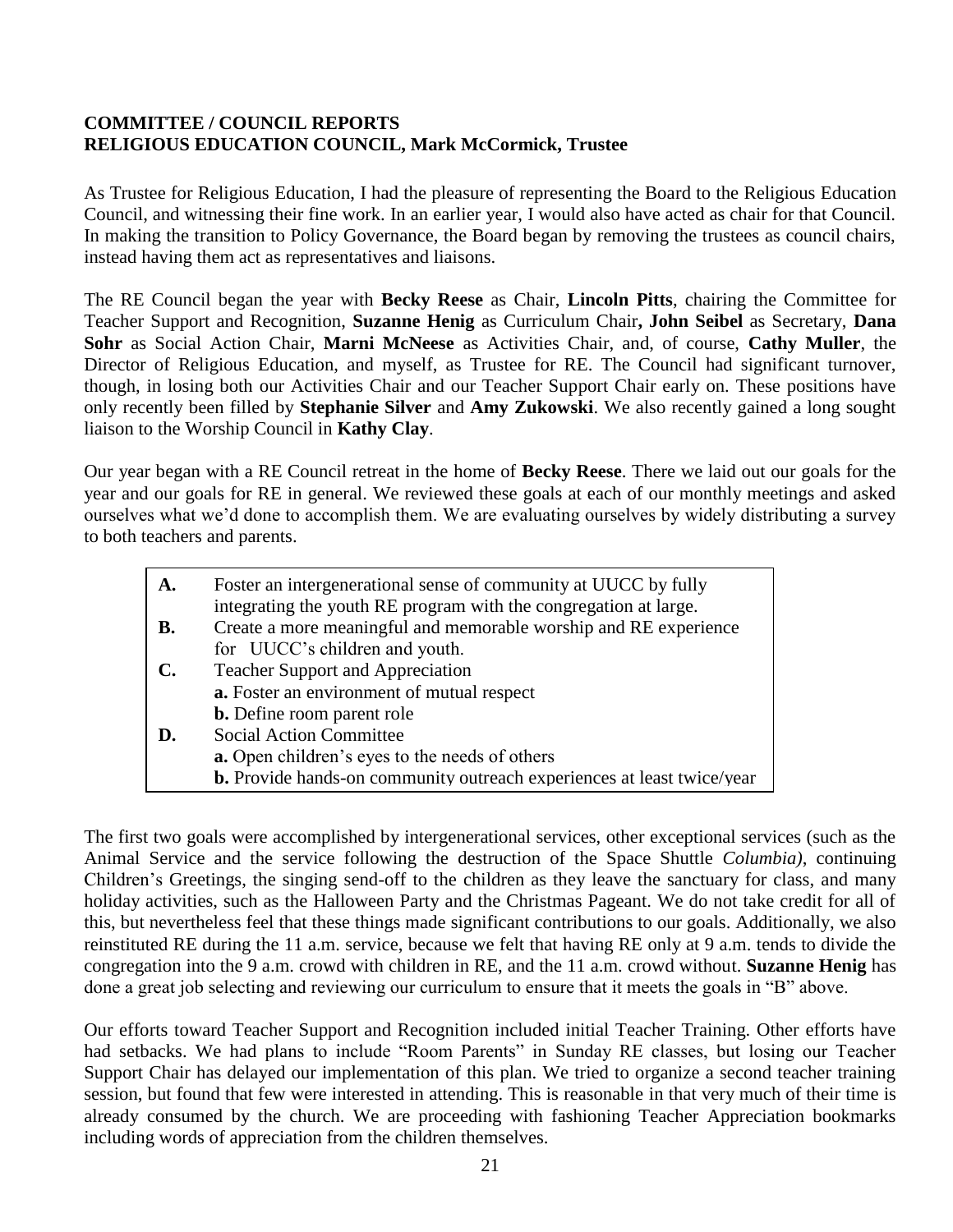For Social Action, we had such activities as the distribution of UNICEF boxes for collecting donations, delivery of quilts to the Neo-Natal Intensive Care Unit at Howard County General Hospital, and Christmas Gift Drops for "Voices for Children". YRUU and QUEST participated in a food drive coordinated through All Soul's, Unitarian in Washington.

In addition to these activities in support of our goals, the Council provided input to the Ministerial Search Committee early in the search process. When the final candidate was presented, we met with her to discuss her and our views on RE. She also met separately with our youth and children.

The RE Council is also feeling its way around the changes mandated by Policy Governance. Traditionally, the Council has overseen the evaluation of the DRE. Now that the Council itself answers to the A-Team, of which the DRE is a member, there are questions as to the appropriateness of the Council continuing to do the evaluation. We expect that the A-Team will delegate this task to us, so that we will continue to evaluate the DRE as before.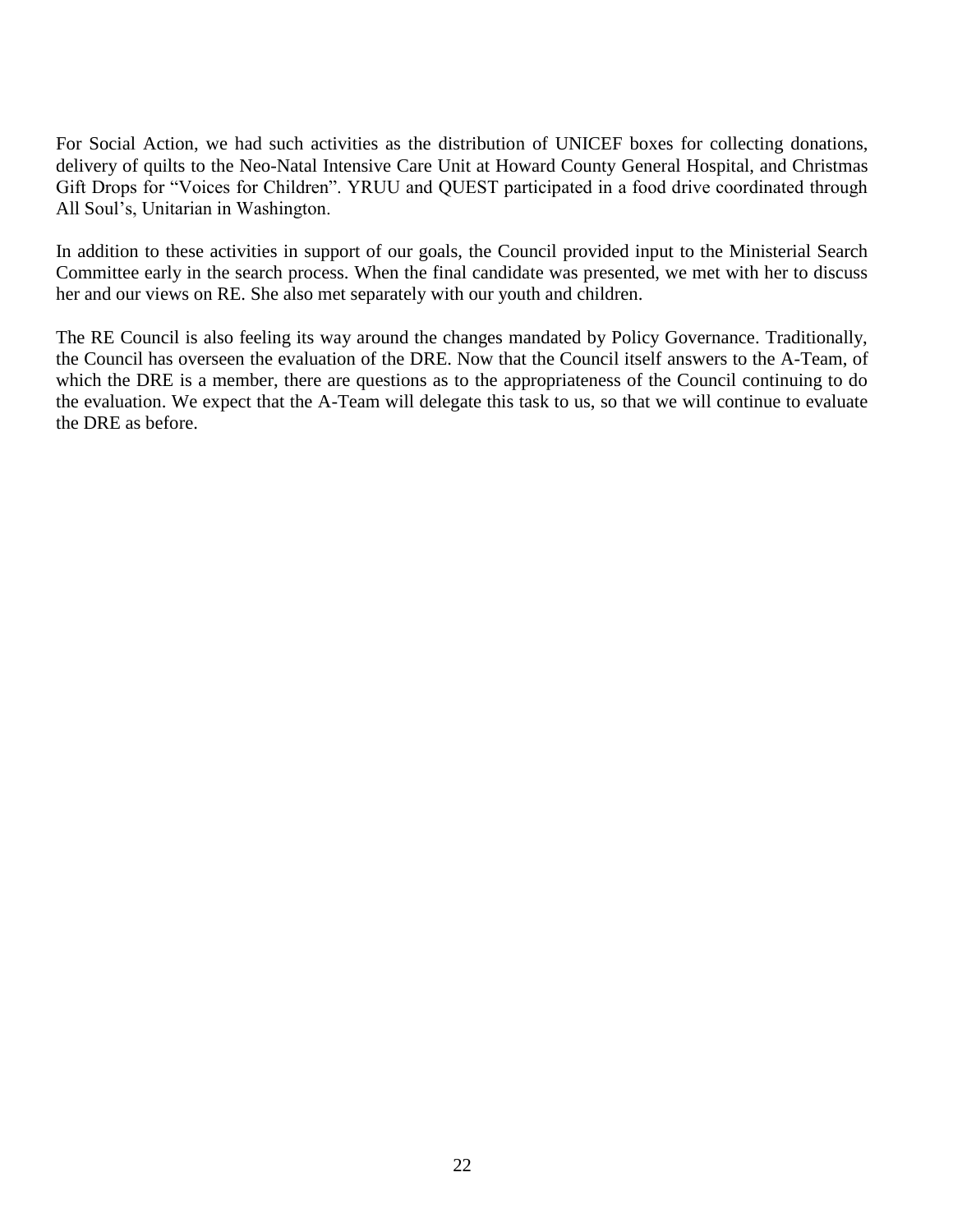#### <span id="page-28-0"></span>**COMMITTEE / COUNCIL REPORTS SOCIAL ACTION COUNCIL, Edie Williams, Chairperson**

The UUCC Social Action Council held its first meeting on October 1, 2002 and has been going strong ever since! Well over 20 marvelous people have committed themselves to giving their time and energy towards making the Council a positive and energetic facilitator of social service and action throughout UUCC.

Since October, the Social Action Council has continued to grow in membership, to identify and support social action projects currently taking place within the congregation, and to encourage increased social action during these eventful times. **Ann Seed** volunteered to act as the Council's Secretary.

The Social Action Council has met every month since October. It has continued to support the many social service and action activities that have been ongoing at UUCC, such as the Beans and Bread and Legislative Watch projects, and has started several new projects. These projects include organizing participation in peace marches held in Washington during October, January and February; and coordinating a candlelight Peace Vigil at OBIC on Sunday, March  $16<sup>th</sup>$  (which we conducted with CUMC, Channing Memorial, and members of the community). We conducted our first town meeting on the Iraqi situation on March  $2<sup>nd</sup>$ , which was an open forum for members and friends of UUCC to discuss their views in an open and tolerant atmosphere.

UUCC is in the process of adopting a stretch of a Howard County spinal pathway to keep clean and the Council has donated \$500 to Congregations Concerned for the Homeless, and one of our members is working as part of a team supporting one of the families in the program. We supported UUSC in its letterwriting campaign to urge Secretary of State Colin Powell to support UN peace efforts in the Congo, as well as its annual membership drive. Special collections were held for Habitat for Humanity and Iraqi relief, and Council members helped to present study-action issues at the March 9 service for vote by the congregation as to which issues should be considered at this year's UU General Assembly.

We have been charged by the A-Team to develop policies and procedures on how we, as a Council, will take stances on issues that we feel are important. To that end, we are currently working on SAC policies and procedures. The Council has also all but finalized our mission statement, which we hope will guide both the Council and the congregation in continuing and expanding our social action activities.

We are also currently gathering data to be included in a Social Action Brochure. As we end this year and move into the next we hope that everyone will get involved in one of the many exciting social action projects that the new year will bring!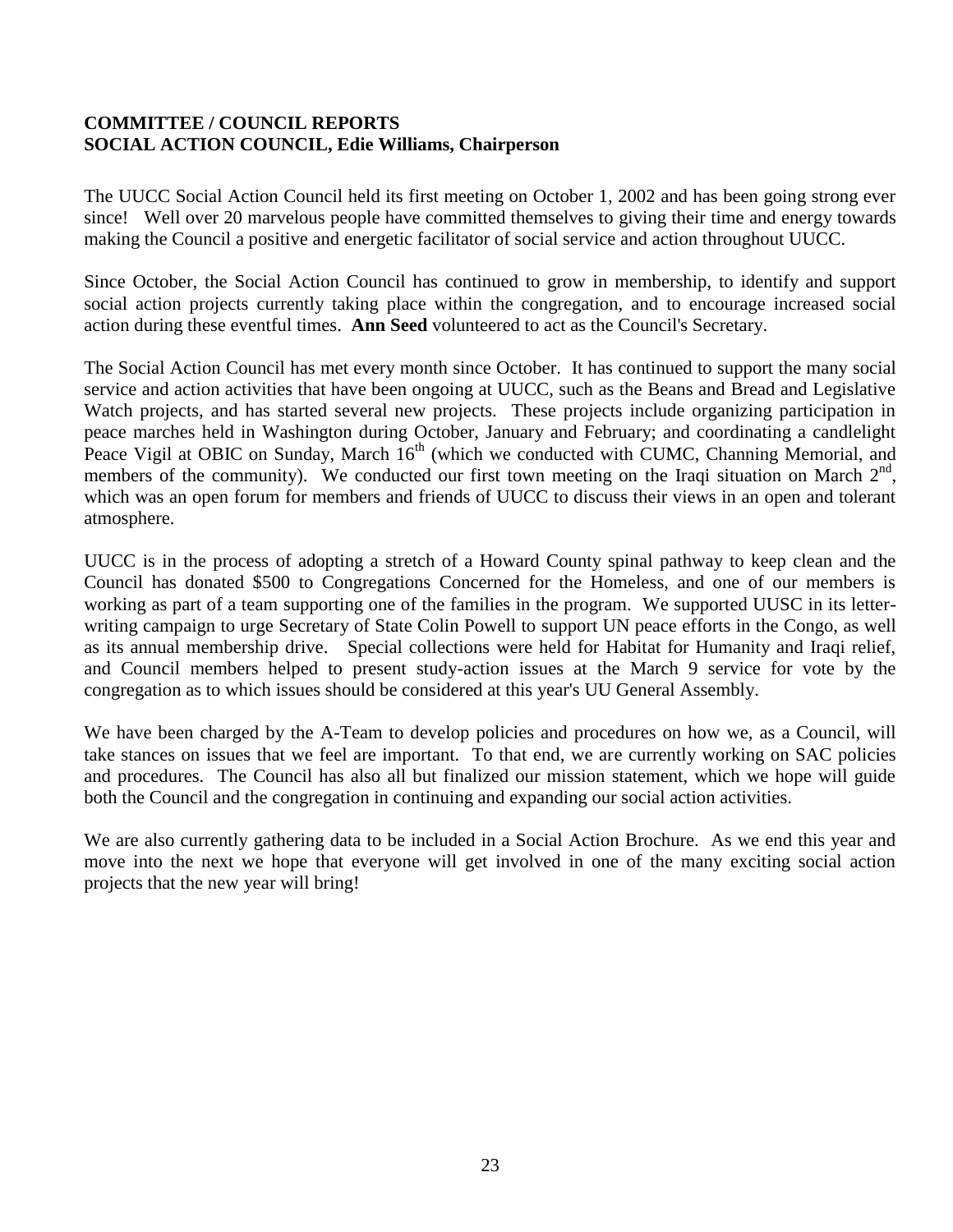#### <span id="page-29-0"></span>**COMMITTEE / COUNCIL REPORTS WORSHIP COUNCIL, Cyndy Sims Parr, Trustee and Eletta Morse, Chair**

This has been a transitional year for the Worship Council in more ways than one. First, we worked with **Richard Nugent**, our Interim Minister, knowing that significant change in worship would come next year with our new settled minister. Second, we changed from one form of governance to another. The year started with the old model where the council was headed by the elected Trustee for Worship. Because of the Board's decision to adopt Policy Governance, in which trustees function as policy-makers and reviewers rather than hands-on doers, I was fortunate to transfer leadership for the council to a separate chair, Eletta Morse, in July. In hindsight, I could have made the transition even more successful by giving Eletta more than one meeting to observe before she assumed the responsibility. Still, I consider the quick transition successful.

As Policy Governance matures in UUCC, the Administrative Team will directly supervise the Worship Council. For 2002-2003, however, it is my job to present to you the report of the year's work. I have included Eletta's report below, and she, not myself, deserves all the credit for guiding the fine work of the Council. Thank you, Eletta! I join Eletta in thanking all the committee members for their very hard work. Worship services have kept us nourished, informed, and connected through the many positive challenges our congregation navigated this year. – Cyndy Sims Parr, Trustee

#### **PEOPLE**

The members of the Worship Council from July 2002 to present were:

Chair –**Eletta Morse** (replaced Cyndy Parr in July) Minister – **Richard Nugent** Secretary – **Susan White** RE Director –**Cathy Muller** Music Director –**Tom Benjamin** Music Committee Chair—**Marjorie Seidman** Lay-led Services—**Eileen Clegg** Intergenerational Services—**Kathy Smith** Aesthetician—unfilled Volunteer Coordinator – **Karen Nance** Lay-led Music Coordinator – **Kathy Smith**

#### **MISSION**

The Worship Council continued this year to work with our Interim Minister **Richard Nugent** in our capacity as advisors on the elements of worship that constitute our Sunday services. One of the responsibilities of the Council is to provide congregational feedback on services: at several times throughout the year each of us polled a small number of members and discussed and shared this advice with the minister. Some of the concerns expressed included timing of announcements, "fragmented" service, too much time for candles of joy and concern, and length of service. All were discussed and the information shared with the pertinent parties. The Worship Council also maintained its responsibilities for lay-led services, planning intergen services, attending to worship service aesthetics and organizing volunteers participating in the worship service.

#### **SERVICES: LAY-LED, INTERGENERATIONAL AND SPECIAL**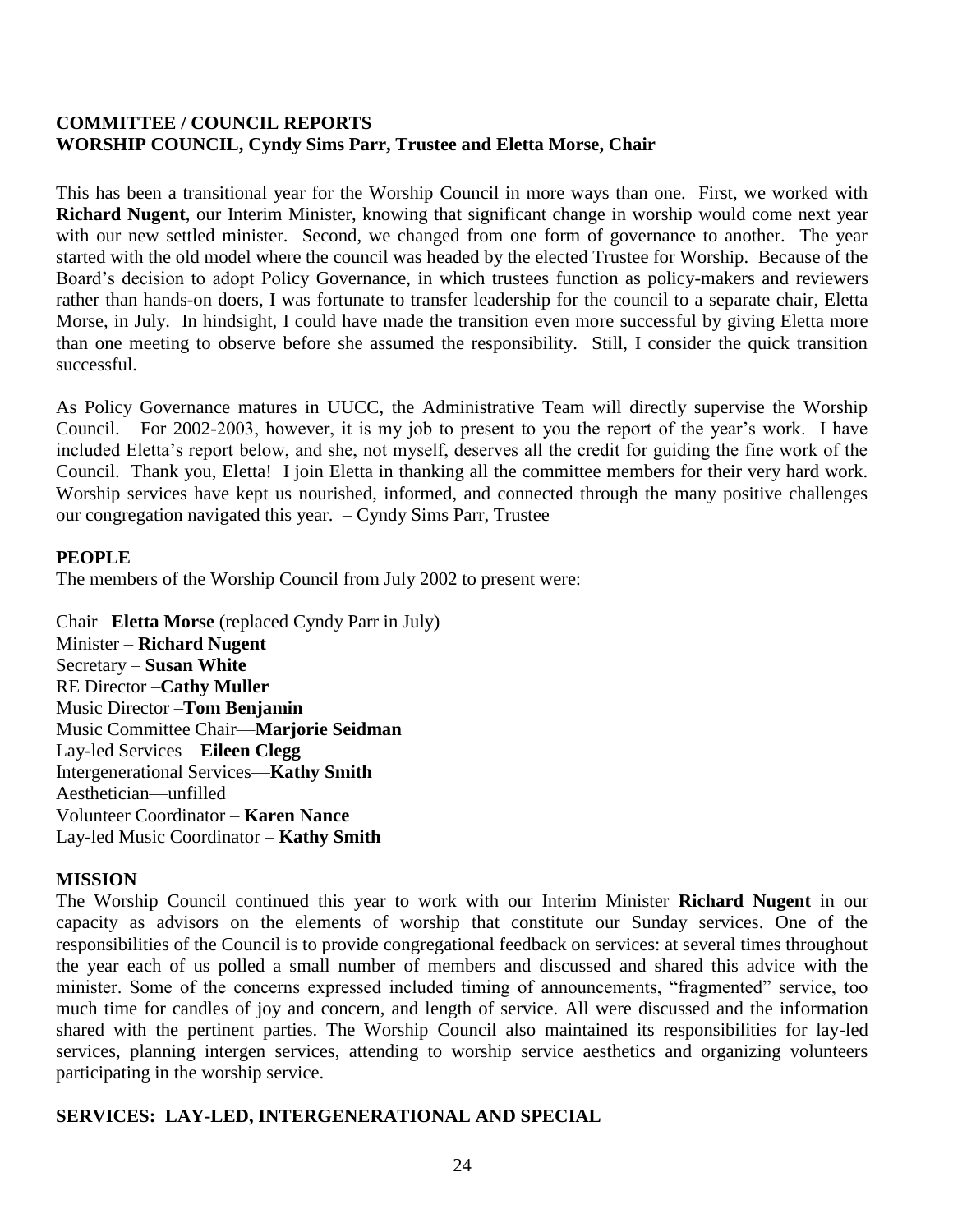Under the quiet, competent direction of **Eileen Clegg,** lay-led services were held throughout the summer and periodically throughout the year. Eileen made the job seem effortless and many compliments were heard regarding the quality of the summer services. Some of the issues/topics addressed included: Organ Donations, Healing, Suicide Prevention, Labor Day "Work Songs". In the fall, Eileen arranged to have Colman McCarthy speak on "Peace in a Time of War".

The intergenerational services, organized by **Kathy Smith**, included the annual Animal Blessing and the Christmas/Winter holiday service. The annual and seasonal holiday pageant was held on Dec. 22 and the Christmas Eve carol service on the  $24<sup>th</sup>$ .

#### **MISCELLANEOUS**

The Council continues to communicate via the e-mail list serve, [uucc\\_worship@yahoogroups.com](mailto:uucc_worship@yahoogroups.com). This has facilitated communication and sharing of minutes and meeting times.

In November, **Tom Benjamin** undertook a survey of churches to determine how many, if any, had different styles for each Sunday service, rather than the same service being repeated. This was in response to the interest of many members and some council members who thought options and variety in the services would broaden our appeal and be stimulating. The results of Tom's survey indicated the except for very large churches (greater than 1000 members) most congregations did not offer this variety. The reasons given, from the congregations who attempted it, included manpower and time. Unless a church has a larger paid staff, the effort far outweighed the results.

#### **MUSIC**

Music director **Tom Benjamin** was on sabbatical for part of this year. While he was away, the music program was under the direction of **Michael Adcock** who maintained the high quality of music that we have all enjoyed and come to expect at UUCC. Lay-led music was ably provided by or coordinated by **Kathy Smith**. Sadly, we are losing Kathy in July. She will be replaced by **Judith Kierstead** who will coordinate pianists for non-Choir services. Thank you, Judith!!!

#### **WORSHIP ASSOCIATES**

A Worship Associates group was formed by Rev. Nugent this past spring. So far, there are six members of this group. They will begin to be more active participants in the worship service and assume some leadership of lay-led services. Members are: **Kathy Smith**, **Tom Fulda**, **Carol Barry**, **Dave Titman**, **Michael Phillips**, **Eletta Morse**. This group will also be providing some of the services in the summer.

#### **SPECIAL THANKS**

To **Eileen Clegg** for a wonderful job organizing lay-led services

To **Karen Nance** for doing service set up and coffee or finding volunteers to do so.Karen is moving on to chair the Membership Committee so we are looking for TWO replacements for her work. The Membership Committee will benefit from Karen's quiet competence and reliability.

We thank **Margaret Hegmann** for taking on the job of worship service setup. We are still looking for a coordinator for the coffee service, one person to make the coffee at first service and one person to clean up after second service.

And, last but not least, to **Kathy Clay** for volunteering to chair the Intergenerational Services for the next year.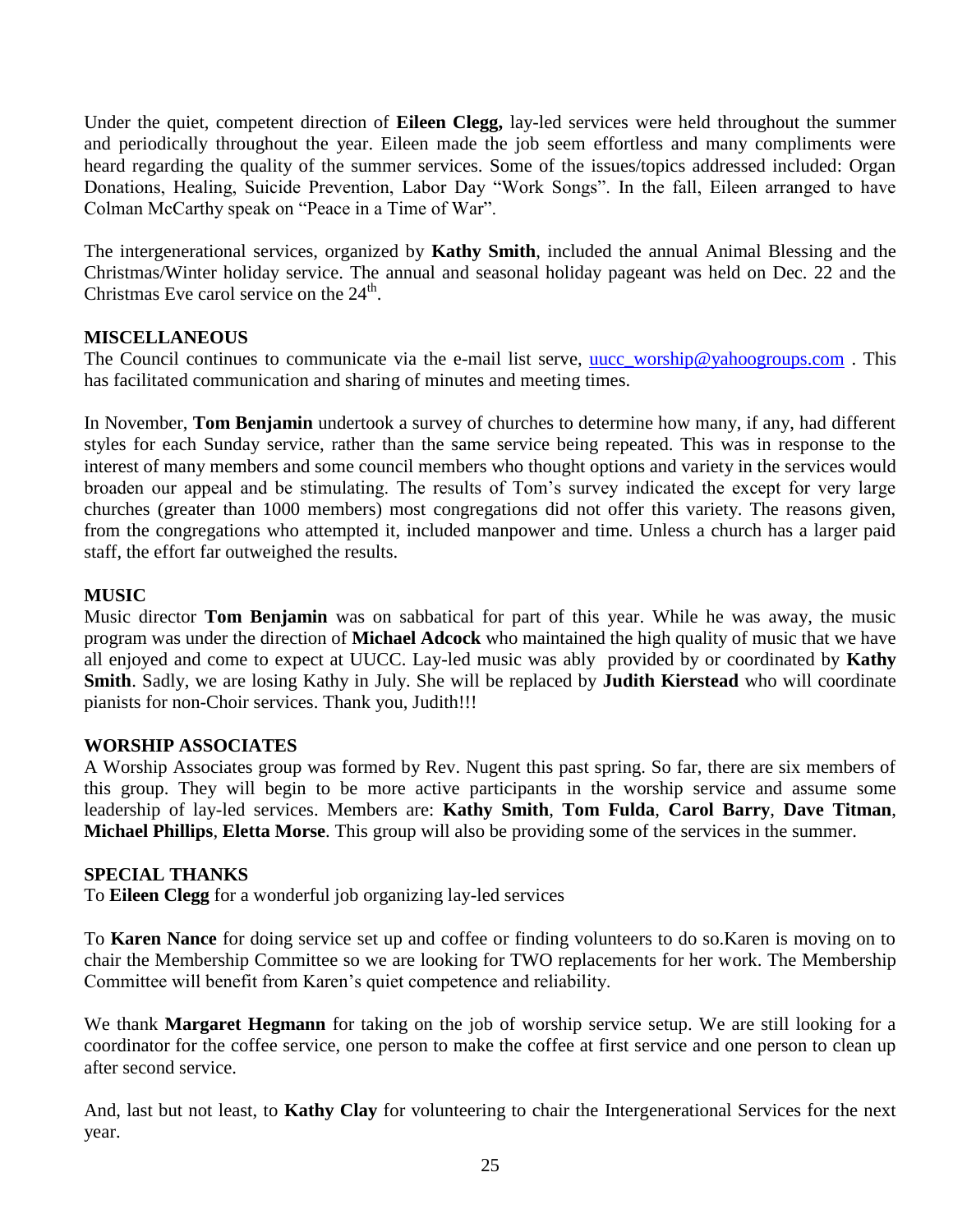#### <span id="page-31-0"></span>**COMMITTEE / COUNCIL REPORTS OWEN BROWN INTERFAITH CENTER, Rich Dean**

The UUCC partnership with Christ United Methodist Church in the operation of OBIC continues to function effectively in serving the congregation and the larger community.

Our budget for CY2003 is approximately \$145,000. The summary below shows the income and expenses:



You can see that about 50% of the income to operate OBIC comes from rental, mostly from the Lornwood Daycare. The other 50% comes from assessments from CUMC and UUCC. These assessments are based on the percentage usage of the building reflected from the previous year. The formula has been about 70% for UUCC and 30% for CUMC.

The UUCC assessment of \$48,098 is based on a formula which calculates usage of the building. Ours is 72% of the non-rental usage. These costs compare favorably to the operation of a stand-alone facility when the costs of utilities and personnel are considered. This allows us to spend our resources on programs for the congregation.

OBIC had significant progress last year.

- Much work with UUCC, CUMC and OBIC leaders to prepare the way for the renovation
- The lease with the Lornwood Daycare was renewed and their operation was assured during the renovation.
- Restructuring of OBIC governance/Bylaws
- Communicating what OBIC is to our membership via *LINK* articles
- Needed capital improvements were set in the budget for long-term repair and replacement
- Improved operations
- OBIC Board approved support of dialogue among all the congregations at OBIC

Thanks to 2002 and 2003 OBIC Board members **Bob Harris**, **Ken Rock**, **John Whittle**, **Tim Estelle**, **Rosie Lijinsky**, **Steve Von Hagen-Jamar**, and **Margaret Hegmann**.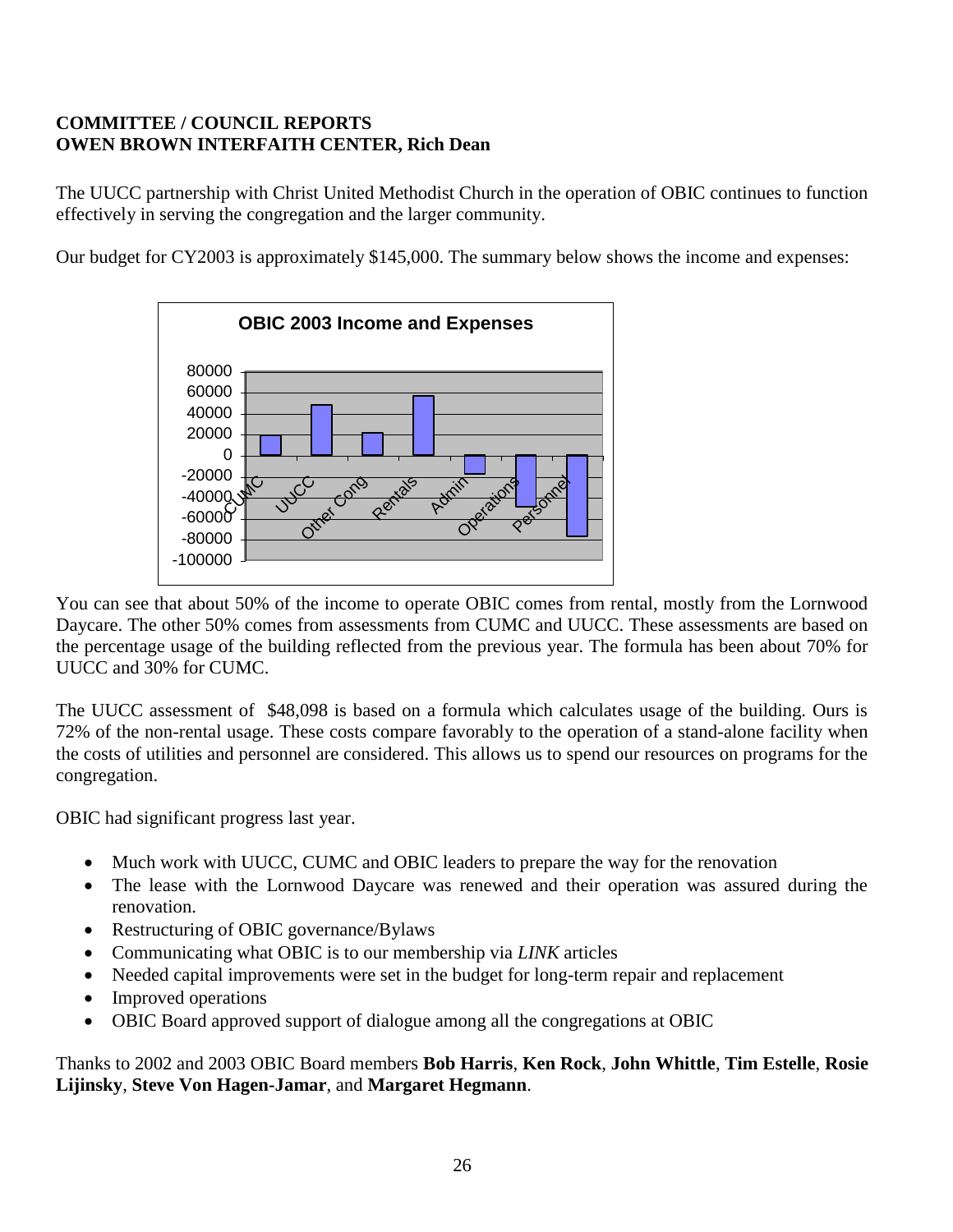#### <span id="page-32-0"></span>**MINUTES OF UUCC ANNUAL MEETING, APRIL 28, 2002**

Gene Berg, President, UUCC Board of Trustees, called the Annual Meeting to order at 7:15 p.m.

Lisa Gibson, Secretary, reported that at the current membership of 307, a 40% quorum was required. The membership present (132) met the required quorum. In addition, the absentee ballots would be tabulated for each vote.

Ed Thompson moved that the slate of candidates presented by the Nominating Committee and endorsed by the UUCC Board of Trustees be accepted. Kay Baker seconded the motion. The proposed Board of Trustees: for Vice President / President-Elect – Rich Dean; for Trustee for Religious Education – Mark McCormick; for Trustee for Operations – Mark Reese; Trustee for Worship – Cindy Sims Parr. The proposed Nominating Committee: Gene Berg; Norm Hazzard; Jim Caldiero. An oral vote was taken to close the floor to new nominations. There were no "no"s.

Members voted by paper ballot for Vote 1, Approval of Proposed Budget for 2002-2003. Lisa Gibson reported the **results of the Vote 1:** 134 "Yes"s 0 "No"s and 5 abstentions.

An explanation of the change from Vote 3 to Vote 3A followed; the inclusion of a bridge, or short-term loan to carry us over until we are further into our three (3) year building campaign. Tom Wing, from the floor, brought up the issue of members financing short-term loans. Leo McPherson suggested a change in wording to allow this.

Steve Jamar and Lindsay Thompson, from the Architectural Liaison Committee, made a presentation. Renovations were described, accessibility of bathrooms was confirmed.

Tim Illig presented on equity and OBIC board issues. Equity may change to show how much more UUCC has put into the building; OBIC board issues have not been resolved yet.

John Guy and Cheryl Rochford presented a slide show on the Building's Finance Plan. The fundraising goal was exceeded by \$16,242. Bond (tax-exempt), UUA loan, bank loan (5-year, amortized for 25 years), grants, and pledge collection were discussed. The groundbreaking is scheduled for October 2002 or March 2003 depending on financing and weather. A question from the floor about using credit card to pay building campaign pledges was answered by Gene Berg, that Howard Ruskie, Treasurer, is working on this option. Also, the mortgage payments are made from capital funds, not the operating budget. Leo McPherson stated that \$15,000 from Script is overly optimistic. He is concerned that the use of credit cards for pledges may result in less actual money due to the fee that must be paid to bank.

It was suggested that any increases in OBIC rental due to building expansion be credited to UUCC's obligation to OBIC, this suggestion would have to be presented to the OBIC Board.

From the floor Dave Haykin asked for clarification of term "base amount" in motion 3A. Leo McPherson's motion (on a change in wording of motion) was called out of order. Steve Jamar says the current wording already allows us to use alternative funding. It was also pointed out a change would make the absentee ballots invalid. The motion to change the wording was withdrawn.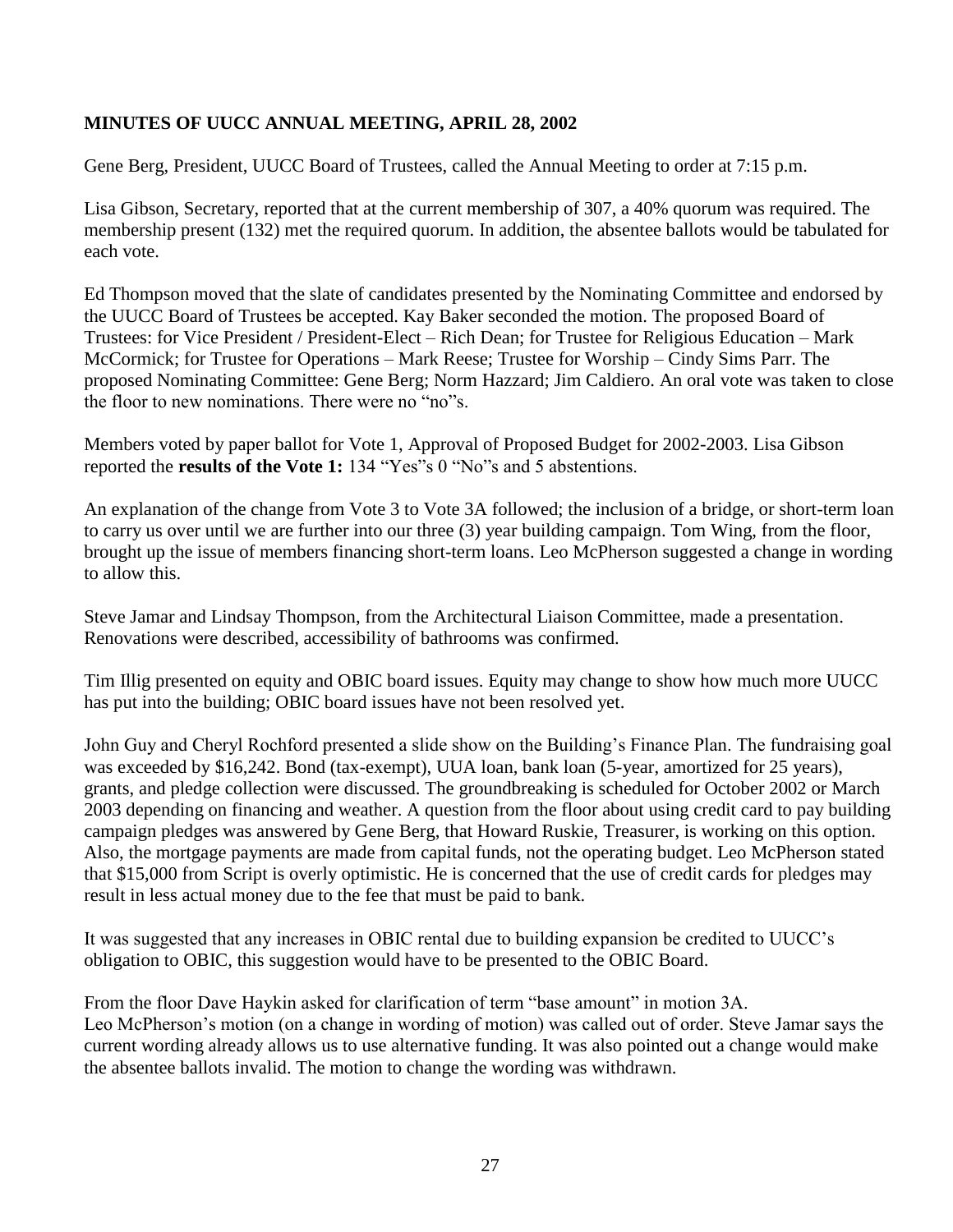Dave Haykin reasserted his question of 'base amount', that it would not include contingency funding. There was a motion to close the debate on the language of Vote 3A. 9 (nine) members voted 'no' 0 abstained; all others voted to close. The debate was closed.

**Results of Vote 2:** Accepting nominations of: Vice President-139; Trustee-R.E.-139; Trustee Ops-137; Trustee Worship-139; Gene Berg-139; Norm Hazzard-139; Jim Caldiero-139.

A motion from the floor to table Vote 4 was raised due to childcare ending at 8:30 p.m. and potential loss of quorum. Sherry Peruzzi furthered the intent of the motion by saying absentee ballots differ from those distributed tonight because of additions made, and the proposed changes to bylaws are housekeeping not crucial changes. The motion carried.

Phil Webster announced he would be available to accept amended pledges. New Board members were introduced to attendees.

**Results of Vote 3A:** Yes-123; No-1; Abstain-2; Invalid-5. The vote passed. The Annual Meeting was closed by consensus at 8:40 p.m.

Respectfully submitted,

*Lisa Gibson* 

Lisa Gibson, Secretary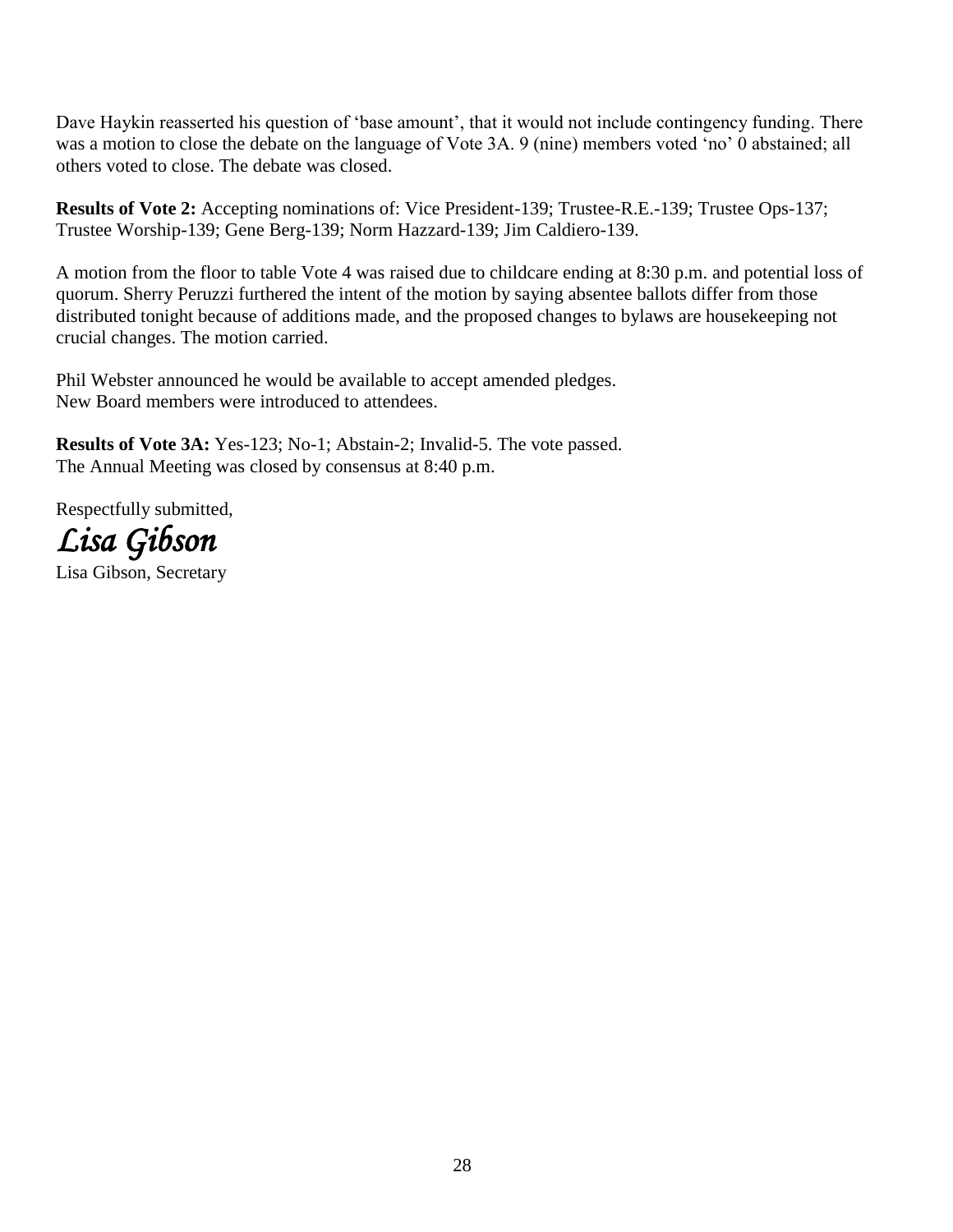[insert ballot from 2002 here]